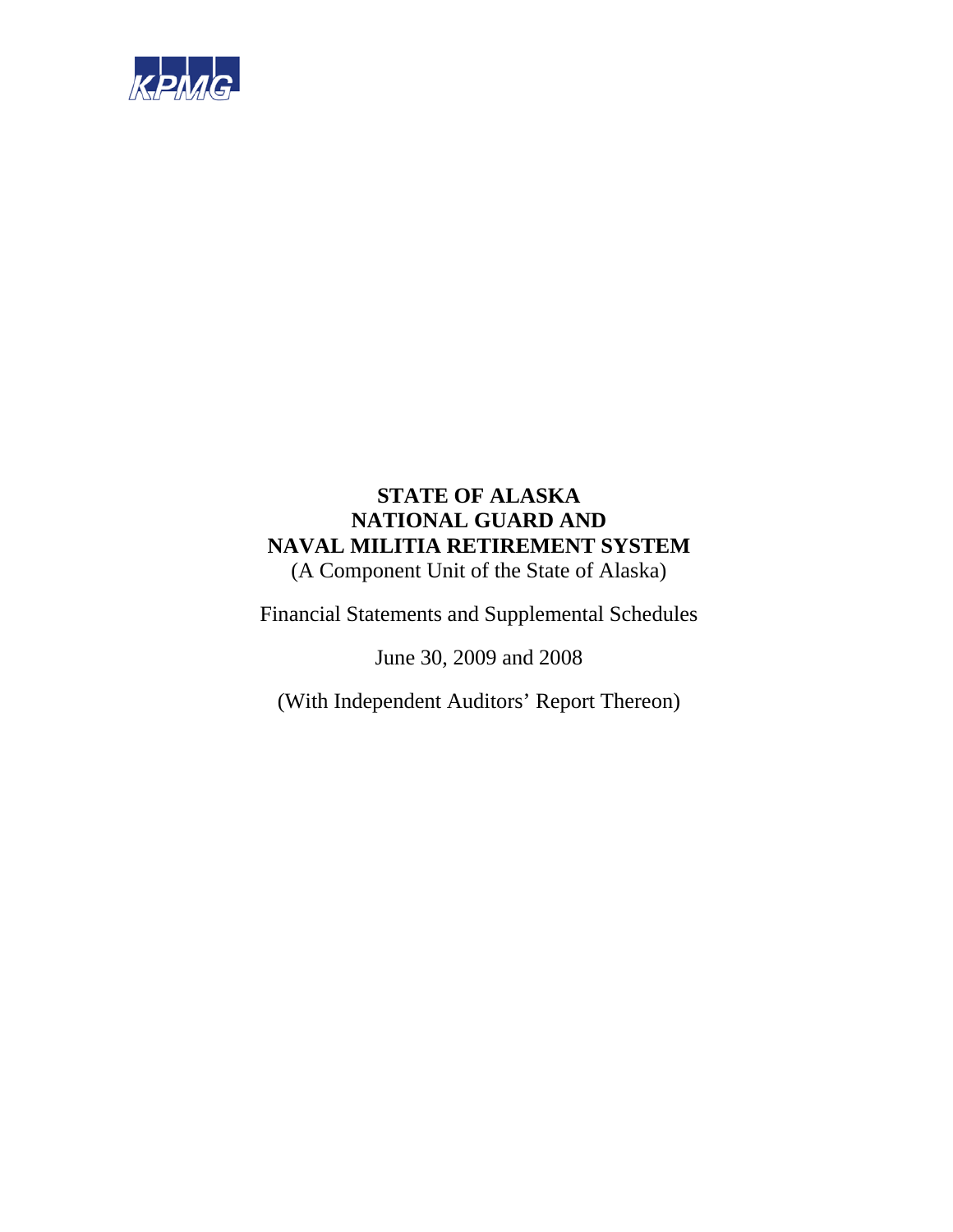(A Component Unit of the State of Alaska)

## **Table of Contents**

|                                                                    | Page(s)   |
|--------------------------------------------------------------------|-----------|
| <b>Independent Auditors' Report</b>                                | 1         |
| Management's Discussion and Analysis                               | $2 - 8$   |
| <b>Financial Statements:</b>                                       |           |
| <b>Statements of Plan Net Assets</b>                               | 9         |
| Statements of Changes in Plan Net Assets                           | 10        |
| <b>Notes to Financial Statements</b>                               | $11 - 26$ |
| <b>Required Supplementary Information:</b>                         |           |
| <b>GASB Statement No. 25:</b>                                      |           |
| <b>Schedule of Funding Progress</b>                                | 27        |
| Schedule of Employer Contributions                                 | 28        |
| Notes to Required Supplementary Information                        | $29 - 30$ |
| <b>Supplemental Schedules</b>                                      |           |
| Schedule of Administrative and Investment Deductions               | 31        |
| Schedule of Payments to Consultants Other than Investment Advisors | 32        |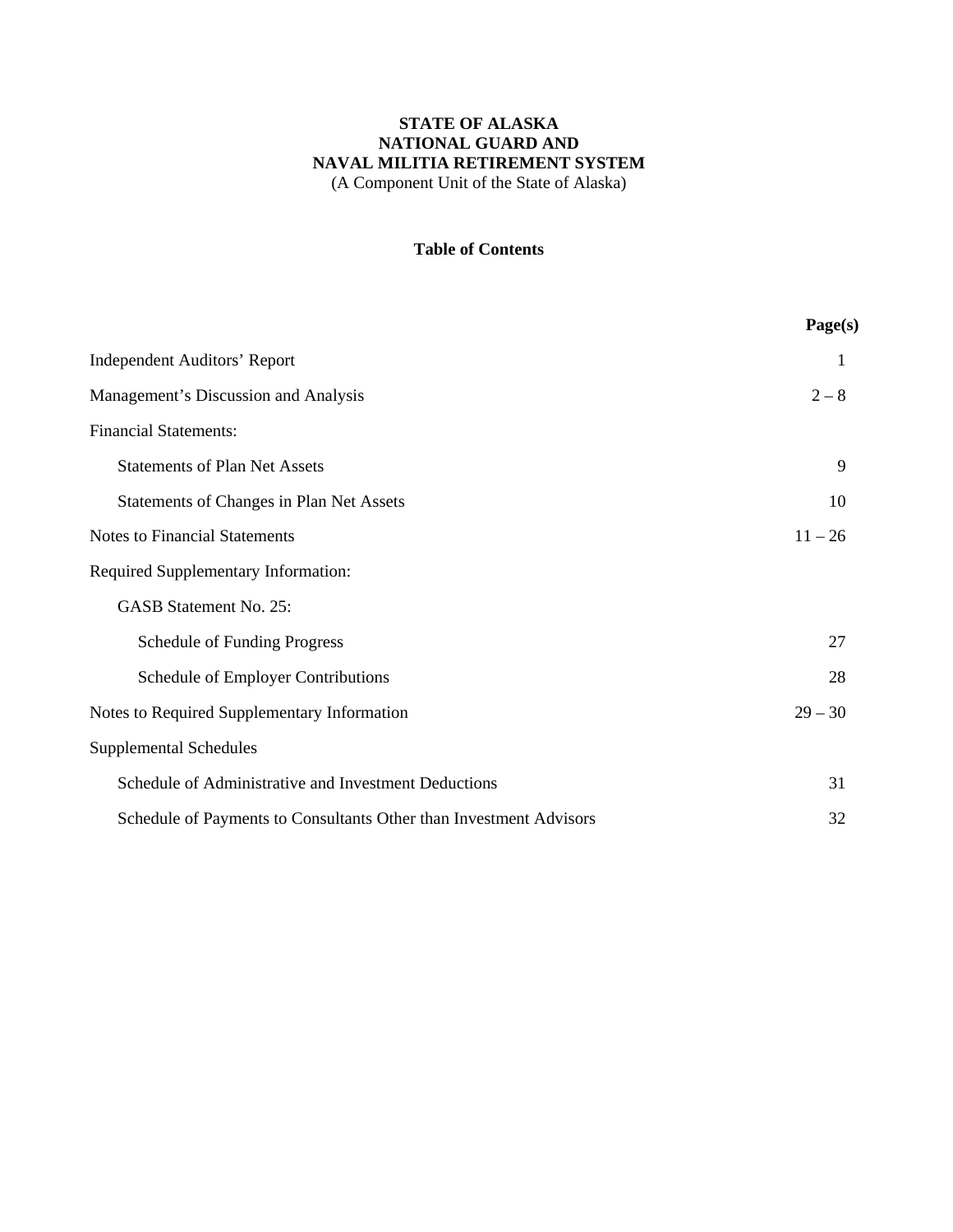

**KPMG LLP**  Suite 600 701 West Eighth Avenue Anchorage, AK 99501

## **Independent Auditors' Report**

Division of Retirement and Benefits and Members of the Alaska Retirement Management Board State of Alaska National Guard and Naval Militia Retirement System:

We have audited the accompanying statements of plan net assets of the State of Alaska National Guard and Naval Militia Retirement System (Plan), a Component Unit of the State of Alaska, as of June 30, 2009 and 2008, and the related statements of changes in plan net assets for the years then ended. These financial statements are the responsibility of the Plan's management. Our responsibility is to express an opinion on these financial statements based on our audits.

We conducted our audits in accordance with auditing standards generally accepted in the United States of America. Those standards require that we plan and perform the audits to obtain reasonable assurance about whether the financial statements are free of material misstatement. An audit includes consideration of internal control over financial reporting as a basis for designing audit procedures that are appropriate in the circumstances, but not for the purpose of expressing an opinion on the effectiveness of the internal control over financial reporting. Accordingly, we express no such opinion. An audit also includes examining, on a test basis, evidence supporting the amounts and disclosures in the financial statements, assessing the accounting principles used and significant estimates made by management, as well as evaluating the overall financial statement presentation. We believe that our audits provide a reasonable basis for our opinion.

In our opinion, the financial statements referred to above present fairly, in all material respects, the plan net assets of the State of Alaska National Guard and Naval Militia Retirement System as of June 30, 2009 and 2008, and the changes in plan net assets for the years then ended in conformity with accounting principles generally accepted in the United States of America.

Management's Discussion and Analysis and Schedules of Funding Progress and Employer Contributions are not a required part of the financial statements, but are supplementary information required by the Governmental Accounting Standards Board (GASB). We have applied certain limited procedures, which consisted principally of inquiries of management regarding the methods of measurement and presentation of the required supplementary information. However, we did not audit this information and express no opinion on it.

Our audits were conducted for the purpose of forming an opinion on the basic financial statements taken as a whole. The supplemental schedules presented on pages 31-32 are presented for purposes of additional analysis and are not a required part of the basic financial statements. Such supplemental schedules are the responsibility of the management of the Plan. This information has been subjected to the auditing procedures applied in our audits of the basic financial statements and, in our opinion, is fairly stated in a material respects when considered in relation to the basic financial statements taken as a whole.

KPMG LLP

November 13, 2009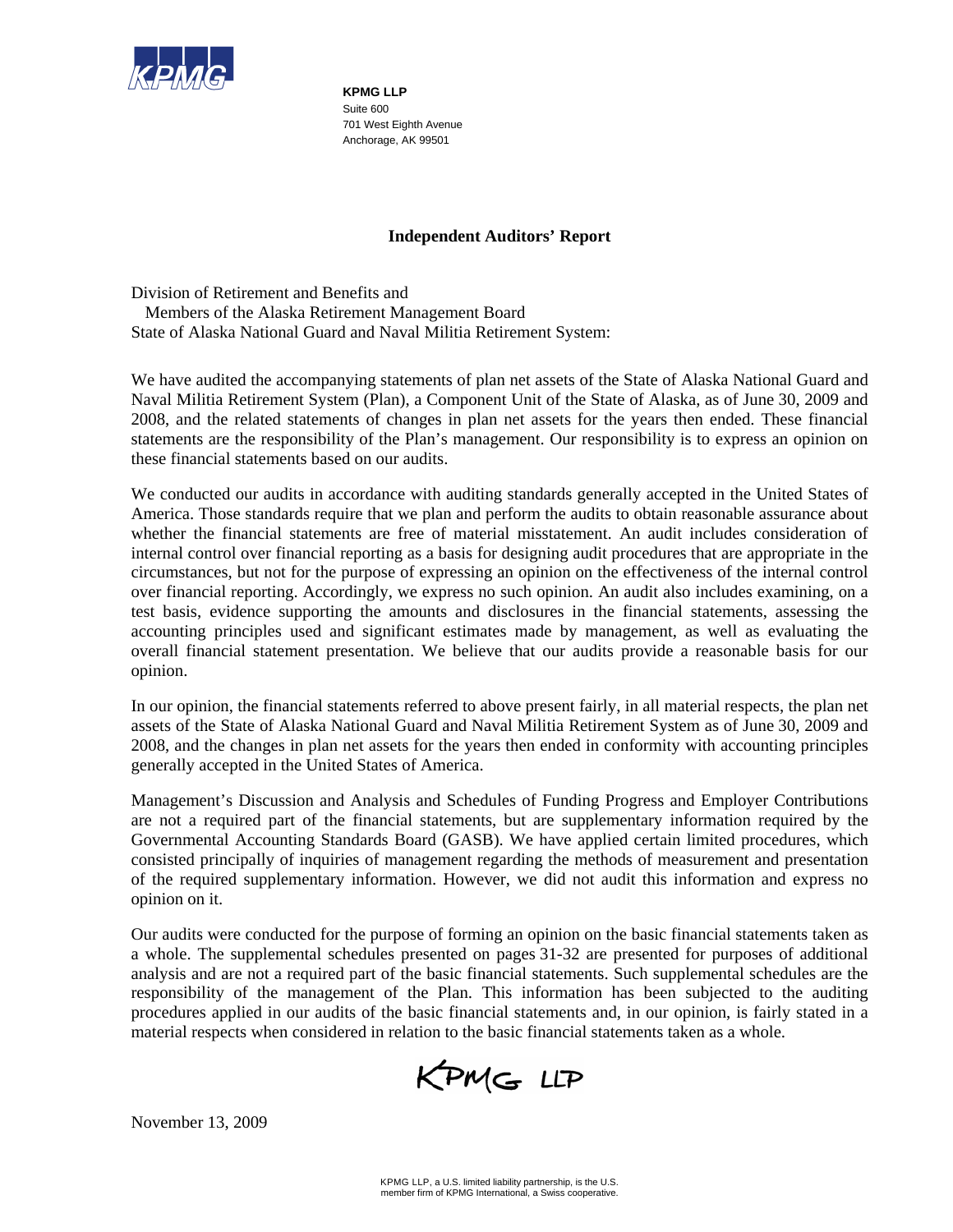(A Component Unit of the State of Alaska)

Management's Discussion and Analysis

June 30, 2009 and 2008

This section presents management's discussion and analysis (MD&A) of the State of Alaska National Guard and Naval Militia Retirement System's (Plan) financial position and performance for the years ended June 30, 2009 and 2008. This section is presented as a narrative overview and analysis. Please read the MD&A in conjunction with the financial statements, notes to financial statements, required supplementary information, notes to required supplementary information, and supplemental schedules to better understand the financial condition and performance of the Plan during the fiscal years ended June 30, 2009 and 2008. Information for fiscal year 2007 is presented for comparative purposes.

### **Financial Highlights**

The Plan's net assets held in trust for pension benefits as of June 30, 2009 and 2008 are \$25,429,842 and \$27,188,928, respectively.

The Plan's net assets held in trust for pension benefits as of June 30, 2009, decreased by (\$1,759,086) or (6.5%) from fiscal year 2008. The Plan's net assets held in trust for pension benefits as of June 30, 2008, increased by \$9,574,609 or 54.4% from fiscal year 2007.

Employer contributions totaled \$2,473,300 and \$1,737,406 during fiscal years 2009 and 2008, respectively; an increase of \$735,894 or 42.4%. There was no change from fiscal years 2007 to 2008.

State of Alaska appropriations totaled \$10,000,000 during fiscal year 2008. No similar appropriation was enacted during fiscal year 2009.

Net investment loss increased from (\$395,751) in 2008 to (\$2,546,193) in 2009, reflecting an increase of 543.4%. Net investment income (loss) decreased from \$2,194,596 in 2007 to (\$395,751) in 2008, reflecting a decrease of  $-118.0\%$ .

Benefit payments totaled \$1,535,247 and \$1,642,441 during fiscal years 2009 and 2008, respectively; reflecting a decrease of (\$107,194) and (\$112,419) or -6.5% and -6.4% from fiscal years 2008 and 2007, respectively.

#### **Overview of the Financial Statements**

This discussion and analysis is intended to serve as an introduction to the Plan's financial statements. The Plan's financial statements are comprised of three components: (1) statement of plan net assets, (2) statement of changes in plan net assets, and (3) notes to financial statements. This report also contains required supplementary information and other supplemental schedules.

*Statement of Plan Net Assets* – This statement presents information regarding the Plan's assets, liabilities, and resulting net assets held in trust for pension benefits. This statement reflects the Plan's investments at fair market value, along with cash and short-term investments, receivables, and other assets less liabilities at June 30, 2009 and 2008.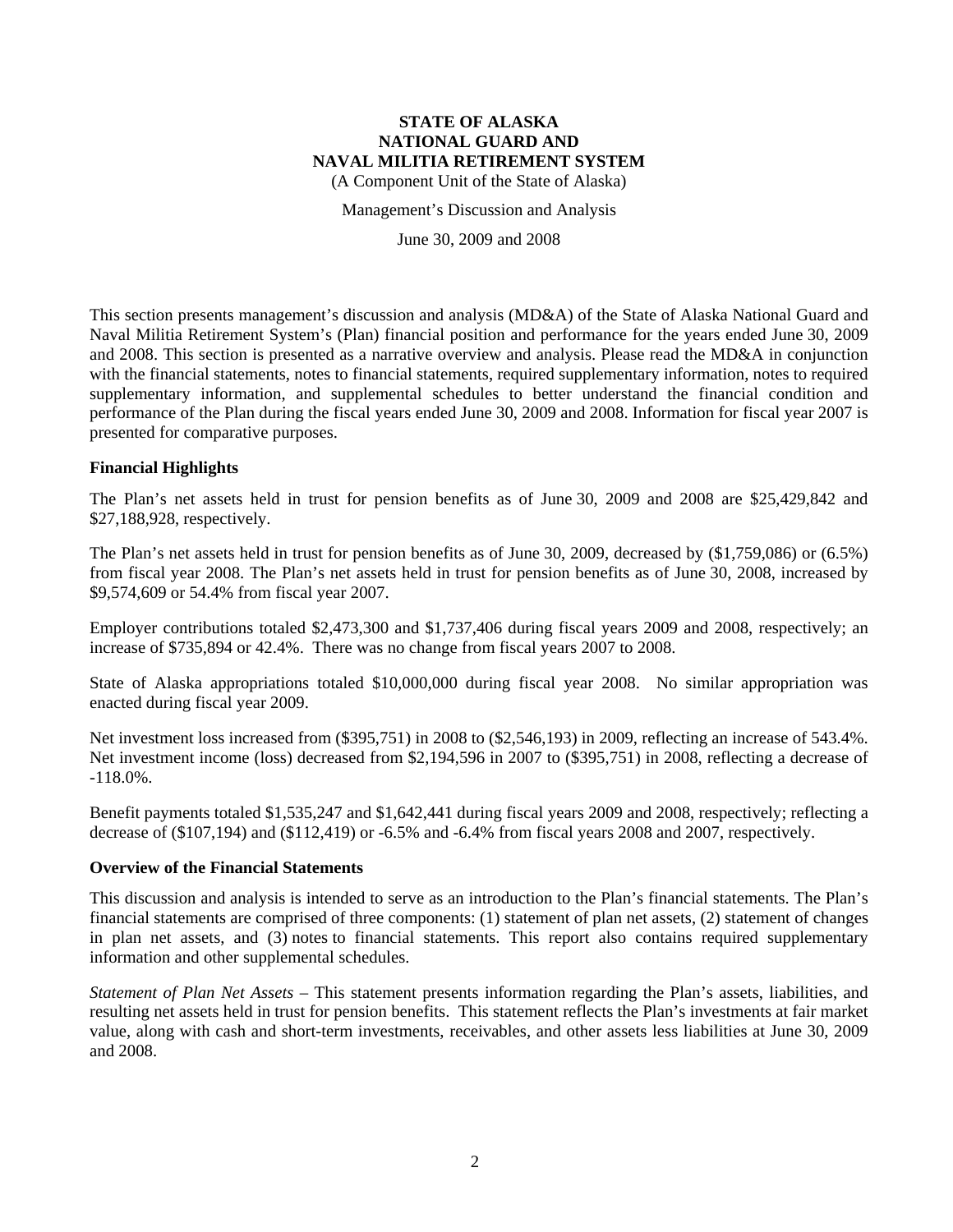(A Component Unit of the State of Alaska)

#### Management's Discussion and Analysis

#### June 30, 2009 and 2008

*Statement* of *Changes in Plan Net Assets* – This statement presents how the Plan's net assets held in trust for pension benefits changed during the fiscal years ended June 30, 2009 and 2008. This statement presents contributions earned and investment income (loss) during the period. Deductions for pension benefits and operating deductions are also presented.

The above statements represent resources available for investment and payment of benefits as of June 30, 2009 and 2008, and the sources and uses of those funds during fiscal years 2009 and 2008.

*Notes to Financial Statements* – The notes to financial statements are an integral part of the financial statements and provide additional detailed information and schedules that is essential to a full understanding of the Plan's financial statements.

*Required Supplementary Information and Related Notes* – The required supplementary information consists of two schedules and related notes concerning the funded status of the Plan, as well as actuarial assumptions and methods used in the actuarial valuation.

*Supplemental Schedules* – Supplemental schedules include detailed information on administrative and investment deductions incurred by the Plan and payments to consultants (other than investment advisors) for professional services.

|                                       | <b>Plan Net Assets</b> |              |                     |            |            |  |  |
|---------------------------------------|------------------------|--------------|---------------------|------------|------------|--|--|
|                                       |                        |              | Increase/(decrease) |            |            |  |  |
| <b>Description</b>                    | 2009                   | 2008         | Amount              | Percentage | 2007       |  |  |
| Assets:                               |                        |              |                     |            |            |  |  |
| \$<br>Cash and cash equivalents       | 2,152                  | 24,898       | (22,746)            | (91.4)%    | 12,818     |  |  |
| Securities lending collateral         |                        |              |                     | n/a        | 1,804,387  |  |  |
| Investments, at fair value            | 25,504,970             | 27,236,684   | (1,731,714)         | (6.4)      | 17,689,982 |  |  |
| Total assets                          | 25,507,122             | 27, 261, 582 | (1,754,460)         | (6.4)      | 19,507,187 |  |  |
| Liabilities:                          |                        |              |                     |            |            |  |  |
| Accrued expenses                      | 65,354                 | 55,447       | 9,907               | 17.9       | 75,183     |  |  |
| Due to State of Alaska General        |                        |              |                     |            |            |  |  |
| Fund                                  | 11,926                 | 17,207       | (5,281)             | (30.7)     | 13,298     |  |  |
| Securities lending collateral payable |                        |              |                     | n/a        | 1,804,387  |  |  |
| <b>Total liabilities</b>              | 77,280                 | 72,654       | 4,626               | 6.4        | 1,892,868  |  |  |
| Net assets                            | 25,429,842             | 27,188,928   | (1,759,086)         | $(6.5)\%$  | 17,614,319 |  |  |

#### **Condensed Financial Information**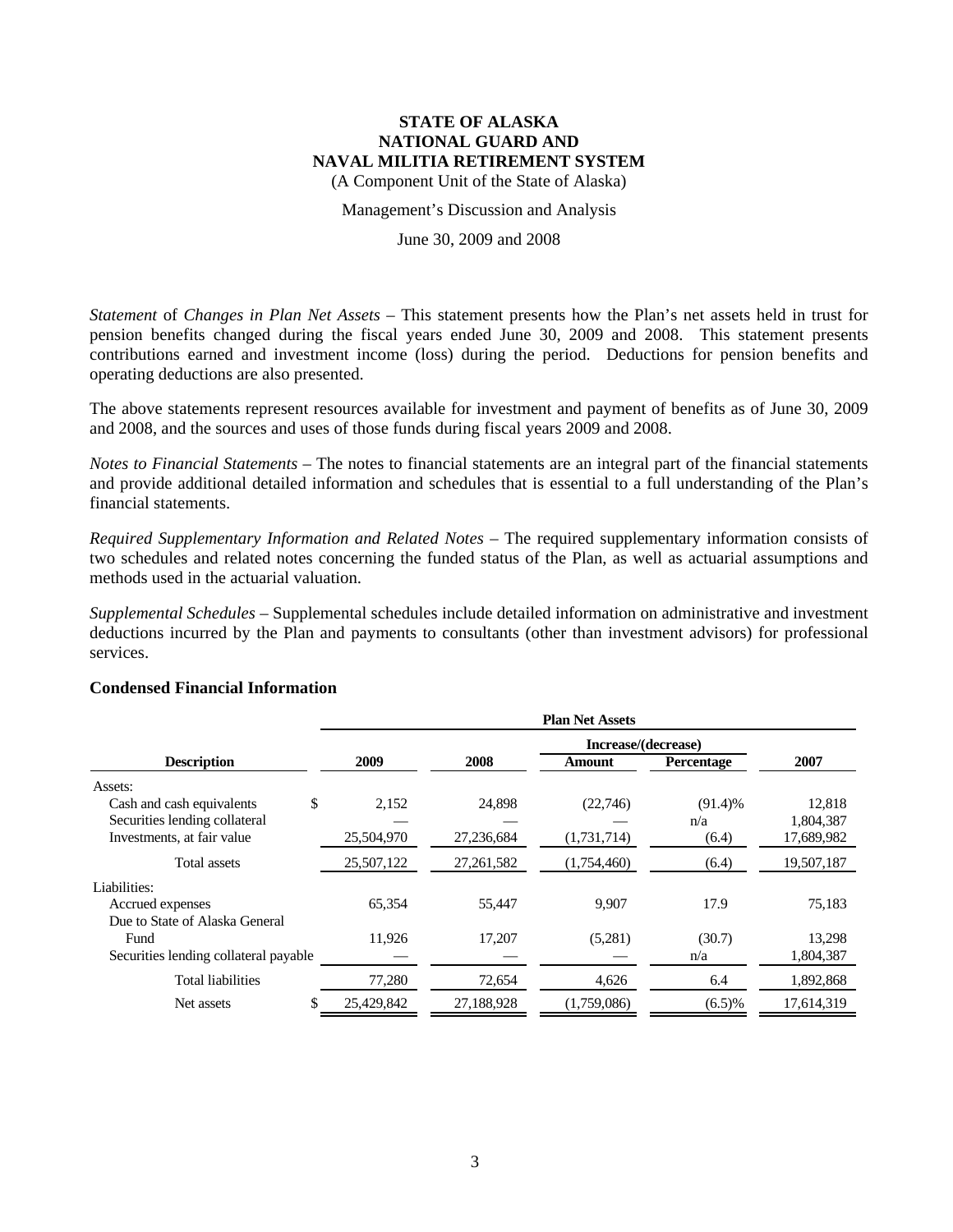(A Component Unit of the State of Alaska)

Management's Discussion and Analysis

### June 30, 2009 and 2008

|                                 | <b>Changes in Plan Net Assets</b> |               |            |                     |            |            |  |
|---------------------------------|-----------------------------------|---------------|------------|---------------------|------------|------------|--|
|                                 |                                   |               |            | Increase/(decrease) |            |            |  |
| <b>Description</b>              |                                   | 2009          | 2008       | Amount              | Percentage | 2007       |  |
| Net assets, beginning of year   | \$                                | 27,188,928    | 17,614,319 | 9,574,609           | 54.4%      | 15,587,569 |  |
| Additions (reductions):         |                                   |               |            |                     |            |            |  |
| Contributions - DMVA            |                                   | 2,473,300     | 1,737,406  | 735,894             | 42.4       | 1,737,406  |  |
| Appropriation - State of Alaska |                                   |               | 10,000,000 | (10,000,000)        | (100.0)    |            |  |
| Net investment (loss) income    |                                   | (2, 546, 193) | (395,751)  | (2,150,442)         | 543.4      | 2,194,596  |  |
| Total (reductions) additions    |                                   | (72, 893)     | 11,341,655 | (11, 414, 548)      | (100.6)    | 3,932,002  |  |
| Deductions:                     |                                   |               |            |                     |            |            |  |
| Pension benefits                |                                   | 1,535,247     | 1,642,441  | (107, 194)          | (6.5)      | 1,754,860  |  |
| Administrative                  |                                   | 150,946       | 124,605    | 26,341              | 21.1       | 150,392    |  |
| Total deductions                |                                   | 1,686,193     | 1,767,046  | (80, 853)           | (4.6)      | 1,905,252  |  |
| (Decrease) increase             |                                   |               |            |                     |            |            |  |
| in net assets                   |                                   | (1,759,086)   | 9,574,609  | (11, 333, 695)      | (118.4)    | 2,026,750  |  |
| Net assets, end of year         | S                                 | 25,429,842    | 27,188,928 | (1,759,086)         | (6.5)%     | 17,614,319 |  |

#### **Financial Analysis of the Plan**

The Statement of Plan Net Assets as of June 30, 2009 and 2008 showed net assets held in trust for pension benefits of \$25,429,842 and \$27,188,928, respectively. The entire amount is available to cover the Plan's obligations to pay benefits to its members and their beneficiaries. These amounts also represent a decrease in net assets held in trust for pension benefits of (\$1,759,086) or (6.5%) and an increase of \$9,574,609 or 54.4% from fiscal years 2008 and 2007, respectively. Over the long term, employer contributions and investment income are expected to cover the pension costs of the Plan.

The investment of pension funds is a long–term undertaking. On an annual basis, the Alaska Retirement Management Board (Board) reviews and adopts an asset allocation strategy to ensure the asset mix will remain at an optimal risk / return level given the Plan's constraints and objectives.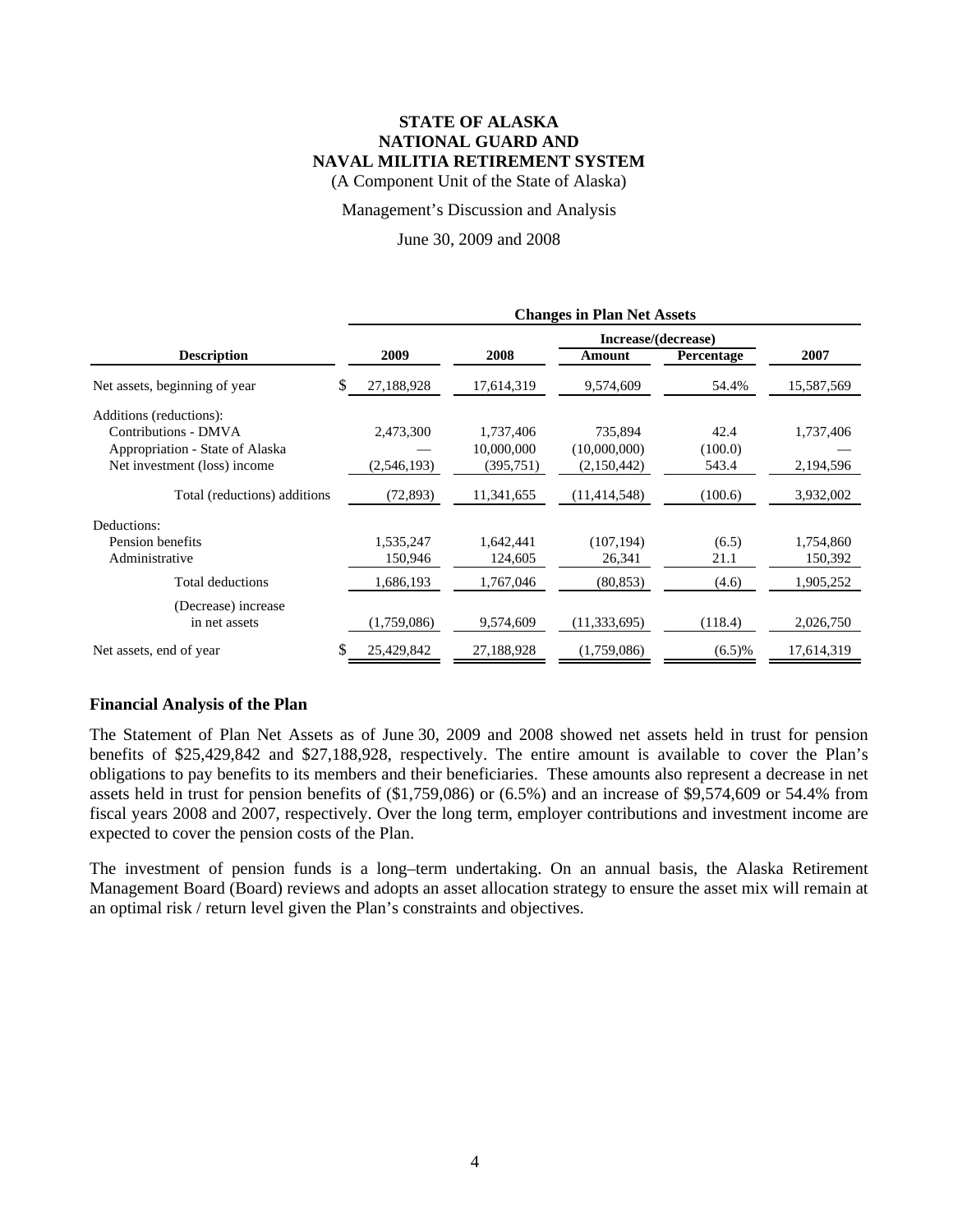(A Component Unit of the State of Alaska)

Management's Discussion and Analysis

June 30, 2009 and 2008

During fiscal year 2009 and 2008, the Board adopted the following asset allocations:

Standard deviation 7.70%

|                                  | 2009              |              |  |  |
|----------------------------------|-------------------|--------------|--|--|
|                                  | <b>Allocation</b> | Range        |  |  |
| Broad domestic equity            | 30%               | $± 5\%$      |  |  |
| International equity             | 10                | ± 5          |  |  |
| Domestic fixed income            |                   |              |  |  |
| (includes cash)                  | 60                | ±10          |  |  |
| Total                            | 100%              |              |  |  |
| Expected five-year median return | 6.80%             |              |  |  |
| <b>Standard deviation</b>        | 8.01%             |              |  |  |
|                                  | 2008              |              |  |  |
|                                  | <b>Allocation</b> | <b>Range</b> |  |  |
| Domestic large capitalization    | 24%               | $± 5\%$      |  |  |
| Domestic small capitalization    | 6                 | ± 3          |  |  |
| International equity             | 10                | ± 5          |  |  |
| Domestic fixed-income            |                   |              |  |  |
| (includes cash)                  | 60                | ±10          |  |  |
| Total                            | 100%              |              |  |  |
| Expected five-year median return | 6.79%             |              |  |  |

For fiscal years 2009 and 2008, the Plan's investments generated a -8.31% and a -1.18% rate of return, respectively. The Plan's annualized rate of return was +0.88% over the last three years and +3.14% over the last five years. The actuarial earnings rate assumption was 7.25% in the June 30, 2008 and 2006 actuarial valuation reports and 8.25% in the June 30, 2004 actuarial valuation report.

#### **Actuarial Valuations and Funding Progress**

The overall objective of a pension fund is to accumulate sufficient funds to meet all expected future obligations to members. The employer contribution requirements are actuarially determined and funded by contributions from the State of Alaska, Department of Military and Veterans' Affairs (DMVA). Annually, DMVA includes an appropriation to fund the Plan for the cost determined. The Plan uses the Entry Age Normal method of funding. Actuarially determined contribution amounts are recommended by the Actuary and adopted by the Board prior to each fiscal year that the contribution amount applies. The ratio of assets to liabilities increased from 61.2% to 98.2% during the two–year period ending June 30, 2008. This increase was primarily due to an additional appropriation of \$10,000,000 made to the Plan during fiscal year 2008. Progress continues toward achieving and maintaining the funding objectives of the Plan.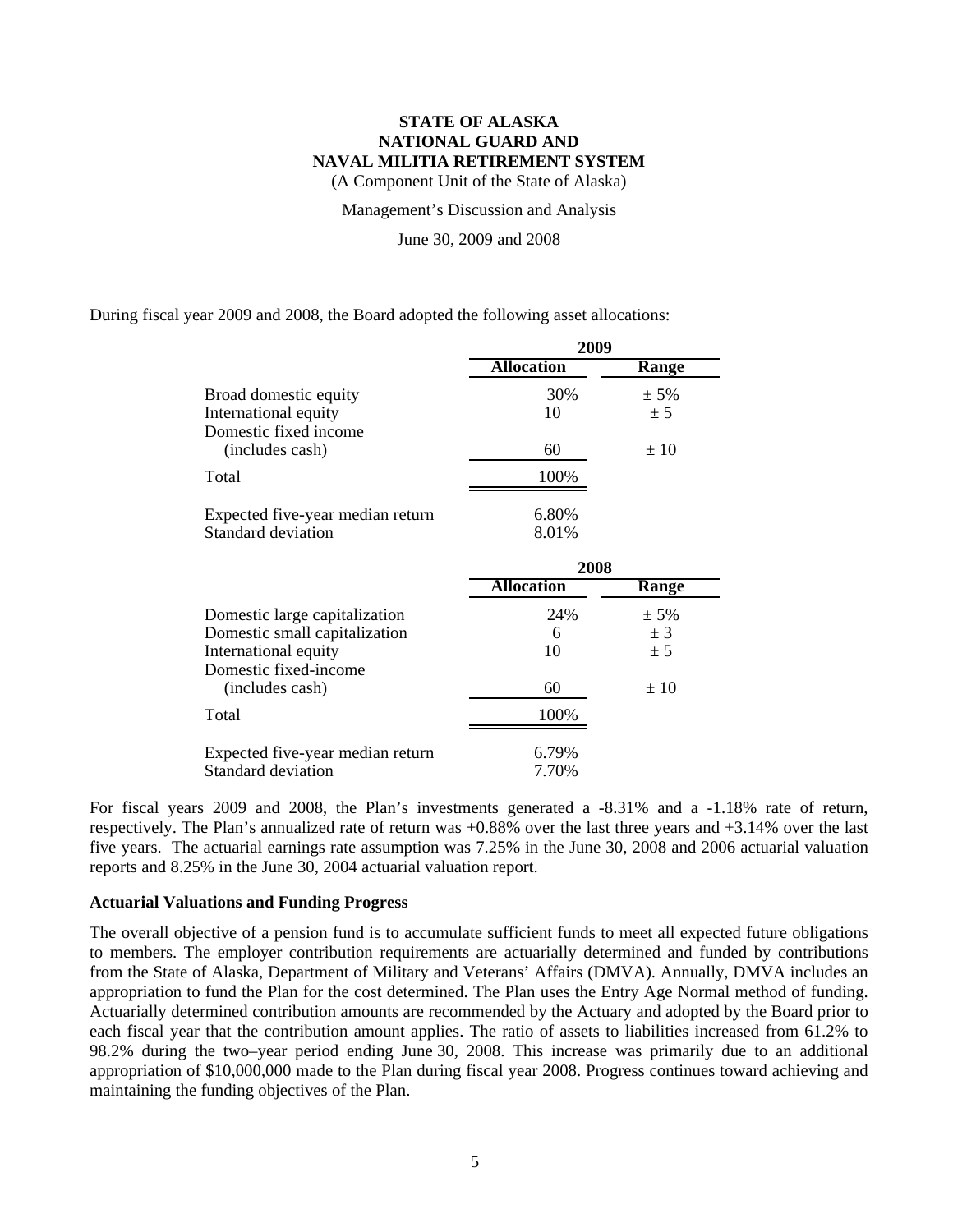(A Component Unit of the State of Alaska)

Management's Discussion and Analysis

June 30, 2009 and 2008

A summary of the actuarial assumptions and methods is presented in the Notes to Required Supplementary Information. The assumptions, when applied in combination, fairly represent past and anticipated future experience of the Plan.

|                                                | <b>Valuation year</b>    |                          |  |
|------------------------------------------------|--------------------------|--------------------------|--|
|                                                | 2008<br>2006             |                          |  |
| Valuation assets<br><b>Accrued liabilities</b> | 28,370,756<br>28,904,645 | 15,587,569<br>25,457,589 |  |
| Funding ratio                                  | 98.2%                    | 61.2%                    |  |

### **Contributions and Investment Income**

The additions required to fund retirement benefits are accumulated through a combination of employer contributions and net investment income.

|                                 |   | <b>Additions (reductions)</b> |            |                     |                   |           |  |
|---------------------------------|---|-------------------------------|------------|---------------------|-------------------|-----------|--|
|                                 |   |                               |            | Increase/(decrease) |                   |           |  |
|                                 |   | 2009                          | 2008       | Amount              | <b>Percentage</b> | 2007      |  |
| Contributions - DMVA            |   | 2.473.300                     | 1.737.406  | 735.894             | 42.4%             | 1,737,406 |  |
| Appropriation - State of Alaska |   |                               | 10,000,000 | (10,000,000)        | (100.0)           |           |  |
| Net investment (loss) income    |   | (2,546,193)                   | (395, 751) | (2,150,442)         | 543.4             | 2,194,596 |  |
| Total                           | J | (72.893)                      | 11,341,655 | (11, 414, 548)      | $(100.6)\%$       | 3,932,002 |  |

Employer contributions increased from \$1,737,406 during fiscal year 2008 to \$2,473,300 during fiscal year 2009, an increase of \$735,894 or 42.4%. There was no change in the actuarially determined contribution amounts from fiscal year 2007 to 2008 as employer contribution amounts for the Plan are determined biennially. The employer contributions increase is primarily attributable to the past service cost of the Plan, which increased \$690,700 from the fiscal year 2004 to 2006 actuarial valuation reports. The past service increase relates to changes in the actuarial cost method, reduction of the valuation interest rate, extended retirement rates, and a change to a 5-year smoothing asset valuation method.

During fiscal year 2008, Senate Bill 221 appropriated \$10,000,000 in additional funding to the Plan. The Alaska Legislature appropriated these funds in order to reduce the Plan's unfunded liability, which was \$9,870,020 as of the June 30, 2006 actuarial valuation report.

Net investment loss in 2009 increased by \$2,150,442 or 543.4% compared to amounts recorded in fiscal year 2008. Net investment income in 2008 decreased by \$2,590,347 or -118% compared to amounts recorded in fiscal year 2007. Fiscal year 2009 proved to be a very challenging year in the investment environment due to a number of failures in the financial sector, increased volatility and risks in the stock market, and the impacts of the federal stimulus package. Since March 2009, the stock market has rebounded significantly, but the impact for losses prior to that time still had a negative effect on investments. In fiscal years 2009 and 2008, more than 54% and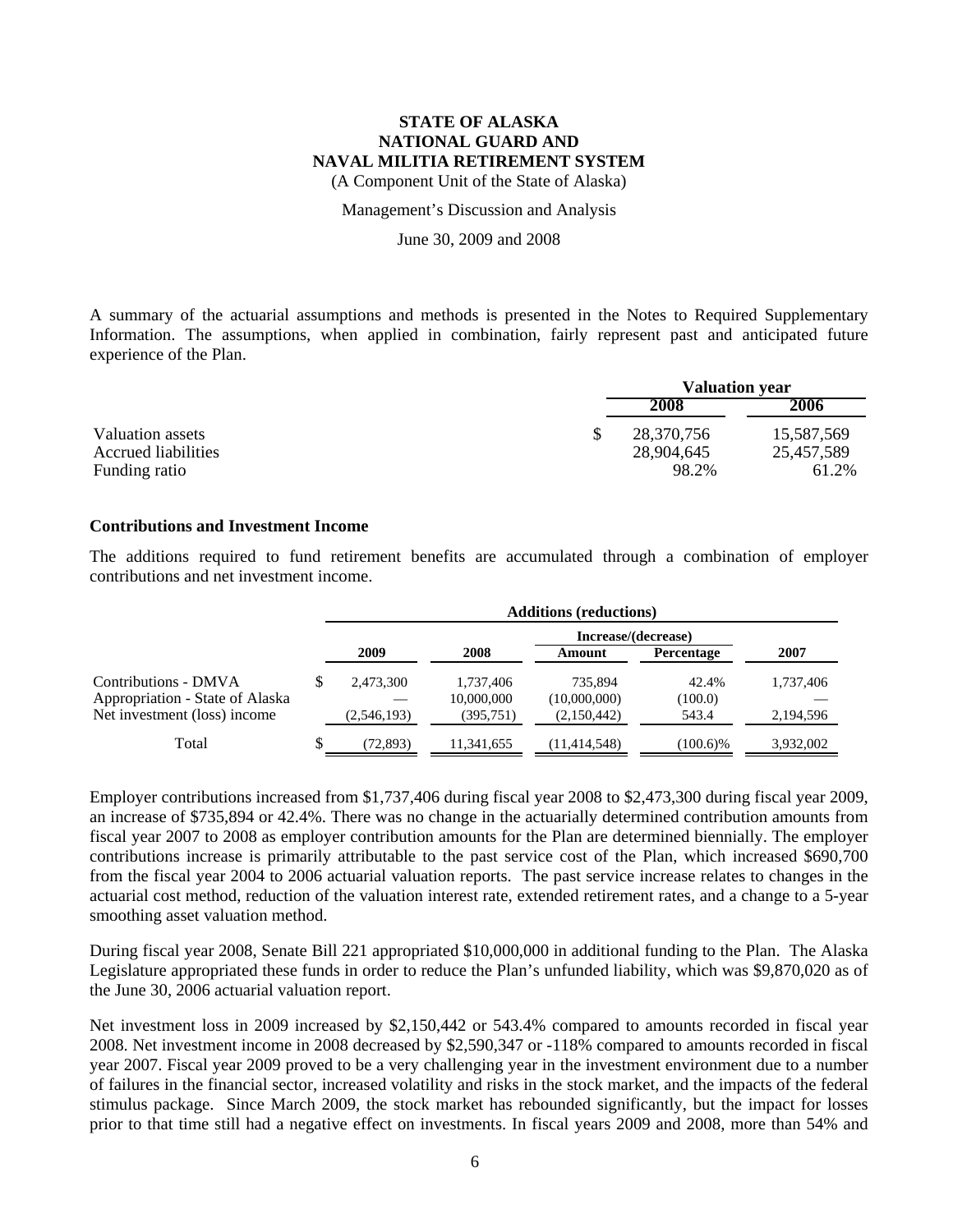(A Component Unit of the State of Alaska)

Management's Discussion and Analysis

June 30, 2009 and 2008

61% of invested assets were in the Alaska Retirement Fixed Income Pool. The Alaska Retirement Fixed Income Pool realized a return of 3.62% in 2009 compared to 6.6% in 2008.

#### **Benefits and Other Deductions**

The primary deduction of the Plan is the payment of pension benefits. These benefit payments and the costs of administering the Plan comprise the costs of operation.

|                |    | <b>Deductions</b> |                     |            |                   |           |  |  |
|----------------|----|-------------------|---------------------|------------|-------------------|-----------|--|--|
|                |    |                   | Increase/(decrease) |            |                   |           |  |  |
|                |    | 2009              | 2008                | Amount     | <b>Percentage</b> | 2007      |  |  |
| Pension        | S  | 1,535,247         | 1,642,441           | (107, 194) | $(6.5)\%$         | 1,754,860 |  |  |
| Administrative |    | 150,946           | 124,605             | 26,341     | 21.1              | 150,392   |  |  |
| Total          | ιD | 1,686,193         | 1,767,046           | (80, 853)  | $(4.6)\%$         | 1,905,252 |  |  |

The increase in administrative deductions is related to an increase in actuarial cost generated from the completion of the biennial NGNMRS valuation.

#### **Funding**

Retirement benefits are financed by accumulations from DMVA annual contributions, periodic State of Alaska appropriations, and investment income earned on Plan investments.

- The actuarially determined employer contribution amounts are determined by the Plan's consulting actuary and approved by the Board. Contributions are determined on a biannual basis.
- The Board works with an external consultant to determine the proper asset allocation strategy.

#### **Legislation**

In fiscal year 2009, there was no legislation during the legislative session that affected the Plan.

In fiscal year 2008, during the State of Alaska's  $25<sup>th</sup>$  legislative session, the Alaska legislature appropriated in Senate Bill 221 \$10,000,000 to the Plan to reduce the actuarial unfunded liability based on the June 30, 2006 actuarial valuation report. This transfer occurred in June 2008.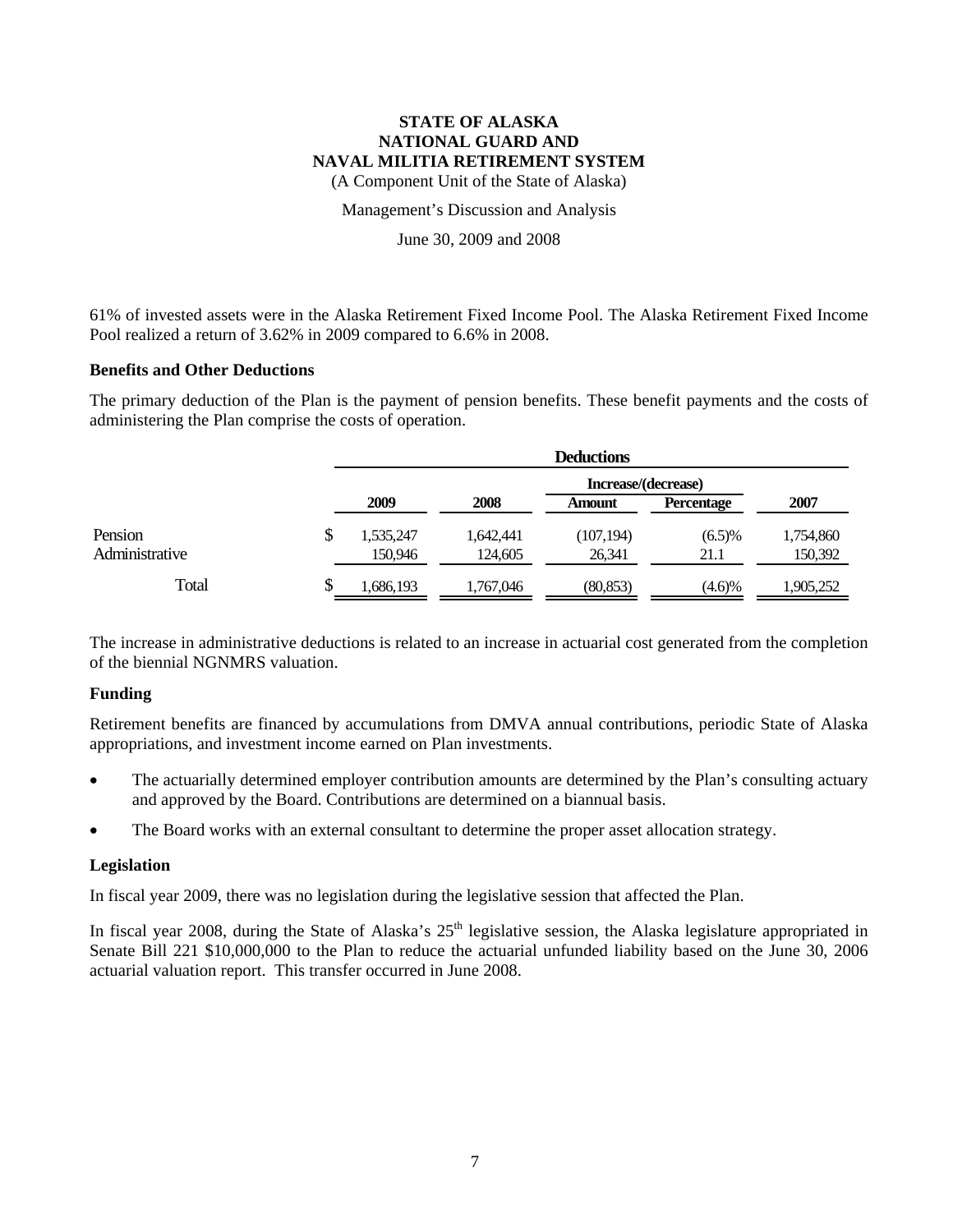(A Component Unit of the State of Alaska)

Management's Discussion and Analysis

June 30, 2009 and 2008

#### **Economic Conditions, Future Contribution Rates, and Status of Unfunded Liability**

Net investment loss reflected an increase of 543.4% between 2008 and 2009. The Board continues to diversify the portfolio of the Plan to maintain an optimal risk / return ratio. Actual investment returns lower than the assumed investment return continues to impact both the annual actuarially determined contribution amount and the Plan's funded level. As a result, the fiscal year 2009 contribution amount is \$735,876 or a 42.4% increase over the fiscal year 2007 and 2008 contribution amount. However, with the \$10,000,000 appropriation received during fiscal year 2008, the Plan expects to collect the normal cost, a significantly lower past service cost, plus one-half of the average of two years' administrative costs in fiscal year 2011 and 2012.

The actuarial valuation dated June 30, 2008, reports a funding ratio of 98.2% and an unfunded liability of \$533,889. Since actuarial valuation reports for the Plan are conducted biannually, the June 30, 2010 report will be completed and presented to the Board in June 2011. A roll-forward analysis for fiscal year 2009 is estimated to be available in Spring 2010.

#### **Requests for Information**

This financial report is designed to provide a general overview of the Plan's financial condition for those with interest in the Plan's finances. Questions concerning any of the information provided in this report or requests for additional financial information should be addressed to:

State of Alaska National Guard and Naval Militia Retirement System Division of Retirement & Benefits, Accounting Section P.O. Box 110203 Juneau, Alaska 99811–0203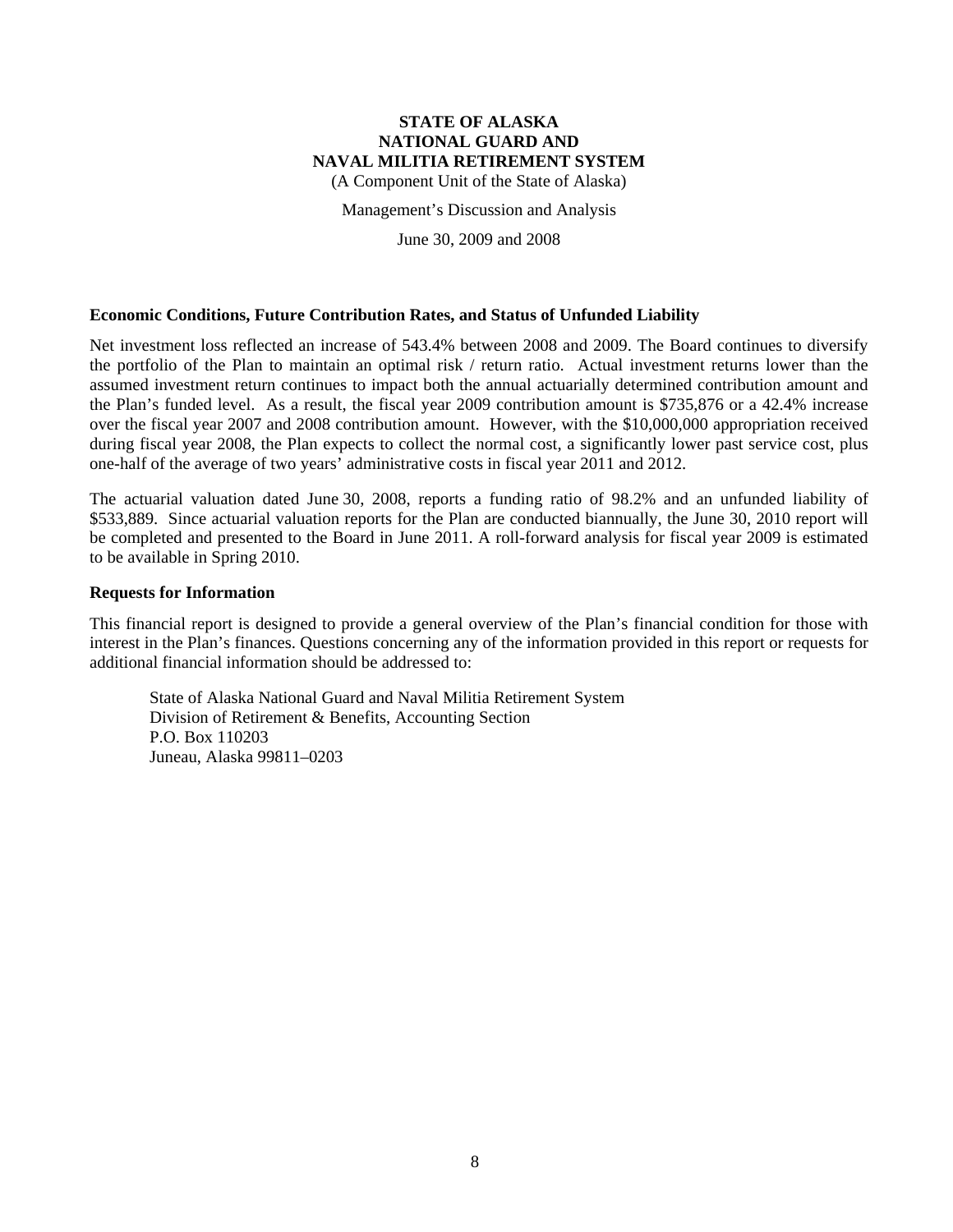(A Component Unit of the State of Alaska)

### Statements of Plan Net Assets

## June 30, 2009 and 2008

|                                                                                                                                                 | 2009                                 | 2008                                 |
|-------------------------------------------------------------------------------------------------------------------------------------------------|--------------------------------------|--------------------------------------|
| Assets:<br>Cash and cash equivalents (notes 3, 4 and 7):<br>Short-term fixed income pool                                                        | \$<br>2,152                          | 24,898                               |
| Investments (notes 3, 4, 5, 6 and 7) at fair value:<br>Alaska retirement fixed income pool<br>Domestic equity pool<br>International equity pool | 13,954,357<br>8,433,391<br>3,117,222 | 16,710,578<br>7,876,930<br>2,649,176 |
| Total investments                                                                                                                               | 25,504,970                           | 27,236,684                           |
| Total assets                                                                                                                                    | 25,507,122                           | 27, 261, 582                         |
| Liabilities:<br>Accrued expenses<br>Due to State of Alaska General Fund                                                                         | 65,354<br>11,926                     | 55,447<br>17,207                     |
| Total liabilities                                                                                                                               | 77,280                               | 72,654                               |
| Commitments (note 6)                                                                                                                            |                                      |                                      |
| Net assets held in trust for pension benefits (see<br>Unaudited Schedule of Funding Progress)                                                   | 25,429,842                           | 27,188,928                           |

See accompanying notes to financial statements.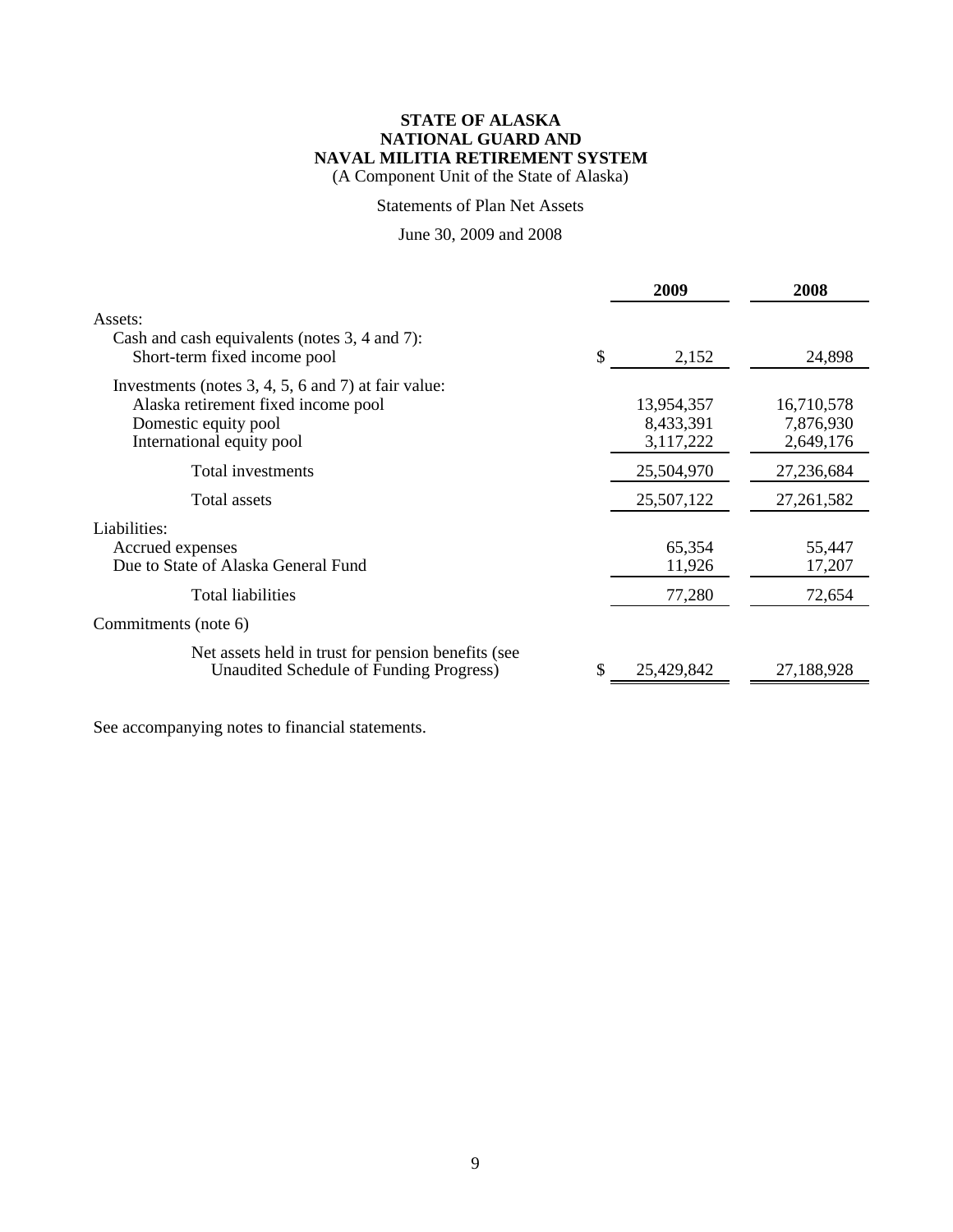(A Component Unit of the State of Alaska)

Statements of Changes in Plan Net Assets

# Years ended June 30, 2009 and 2008

|                                                                                                                             | 2009                              | 2008                              |
|-----------------------------------------------------------------------------------------------------------------------------|-----------------------------------|-----------------------------------|
| Additions (reductions):<br>Contributions – State of Alaska, Military & Veterans' Affairs<br>Appropriation – State of Alaska | \$<br>2,473,300                   | 1,737,406<br>10,000,000           |
| Total contributions                                                                                                         | 2,473,300                         | 11,737,406                        |
| Investment income (loss):<br>Net depreciation in fair value (note 3)<br>Interest<br>Dividends                               | (3,599,024)<br>801,778<br>275,995 | (1,149,392)<br>615,882<br>155,680 |
| Total investment loss                                                                                                       | (2,521,251)                       | (377, 830)                        |
| Less investment expense                                                                                                     | 24,942                            | 24,326                            |
| Net investment loss before<br>securities lending activities                                                                 | (2,546,193)                       | (402, 156)                        |
| Securities lending income (note 7)<br>Less securities lending expenses (note 7)                                             |                                   | 61,798<br>55,393                  |
| Net income from securities lending activities                                                                               |                                   | 6,405                             |
| Net investment loss                                                                                                         | (2,546,193)                       | (395,751)                         |
| Total (reductions) additions                                                                                                | (72, 893)                         | 11,341,655                        |
| Deductions:<br>Pension benefits<br>Administrative                                                                           | 1,535,247<br>150,946              | 1,642,441<br>124,605              |
| <b>Total deductions</b>                                                                                                     | 1,686,193                         | 1,767,046                         |
| Net (decrease) increase                                                                                                     | (1,759,086)                       | 9,574,609                         |
| Net assets held in trust for pension benefits:<br>Balance, beginning of year                                                | 27,188,928                        | 17,614,319                        |
| Balance, end of year                                                                                                        | 25,429,842                        | 27,188,928                        |
|                                                                                                                             |                                   |                                   |

See accompanying notes to financial statements.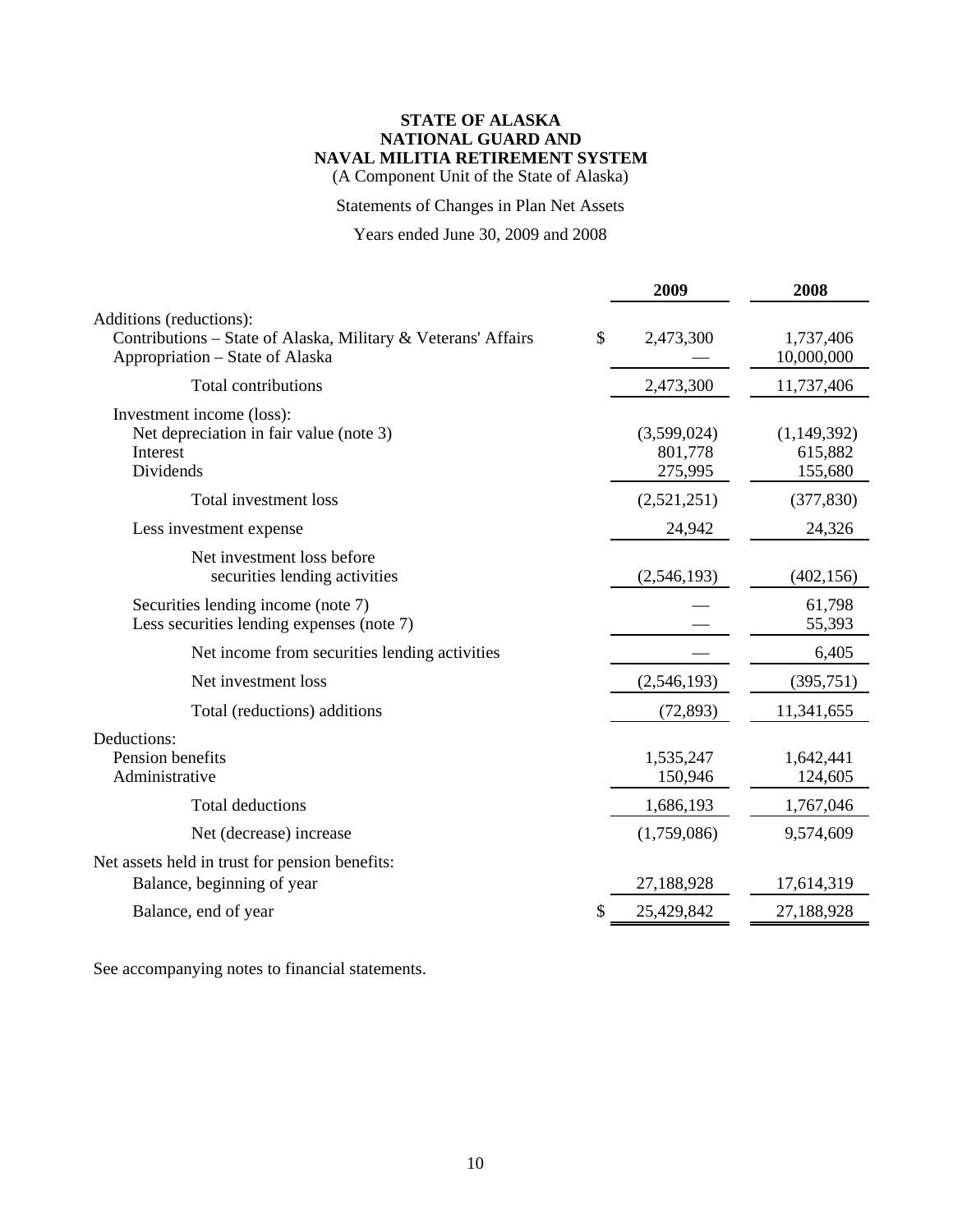(A Component Unit of the State of Alaska)

Notes to Financial Statements

June 30, 2009 and 2008

#### **(1) Description**

The following brief description of the State of Alaska National Guard and Naval Militia Retirement System (Plan), a Component Unit of the State of Alaska, is provided for general information purposes only. Participants should refer to the Plan agreement for more complete information.

### *General*

The Plan is a defined benefit, single–employer retirement system established and administered by the State of Alaska (State) to provide pension benefits for eligible members of the Alaska National Guard and Alaska Naval Militia. Benefit and contribution provisions are established by State law and may be amended only by the State Legislature. The Plan is considered a component unit of the State financial reporting entity and is included in the State's Comprehensive Annual Financial Report as a pension trust fund.

Plan membership as of valuation year ended June 30:

|                                                         | 2008  | 2006  |
|---------------------------------------------------------|-------|-------|
| Retirees and beneficiaries currently receiving benefits | 516   | 506   |
| Terminated Plan members entitled to future benefits     | 1,148 | 936   |
| Total current and future benefits                       | 1,664 | 1,442 |
| Active Plan members:                                    |       |       |
| Alaska Air National Guard                               | 1,956 | 1,909 |
| Alaska Army National Guard                              | 1,866 | 1,871 |
| Alaska Naval Militia                                    | 75    | 66    |
| Total active plan members                               | 3,897 | 3,846 |
|                                                         | 5,561 | 5,288 |
|                                                         |       |       |

### *Pension Benefits*

Members who voluntarily retire from the Alaska National Guard or Alaska Naval Militia (Alaska Guard) after at least five years of Alaska Guard service and a total of at least twenty years of U.S. military service or members who involuntarily leave the Alaska Guard service due to federal standards imposed on the Alaska Guard, regardless of length of service, are eligible for a retirement pension. The retirement pension is \$100 per month for each month of Alaska Guard service and may be paid to the member monthly or in a one-time lump sum.

### *Postemployment Healthcare Benefits*

Major medical benefits are not provided to retired Plan members.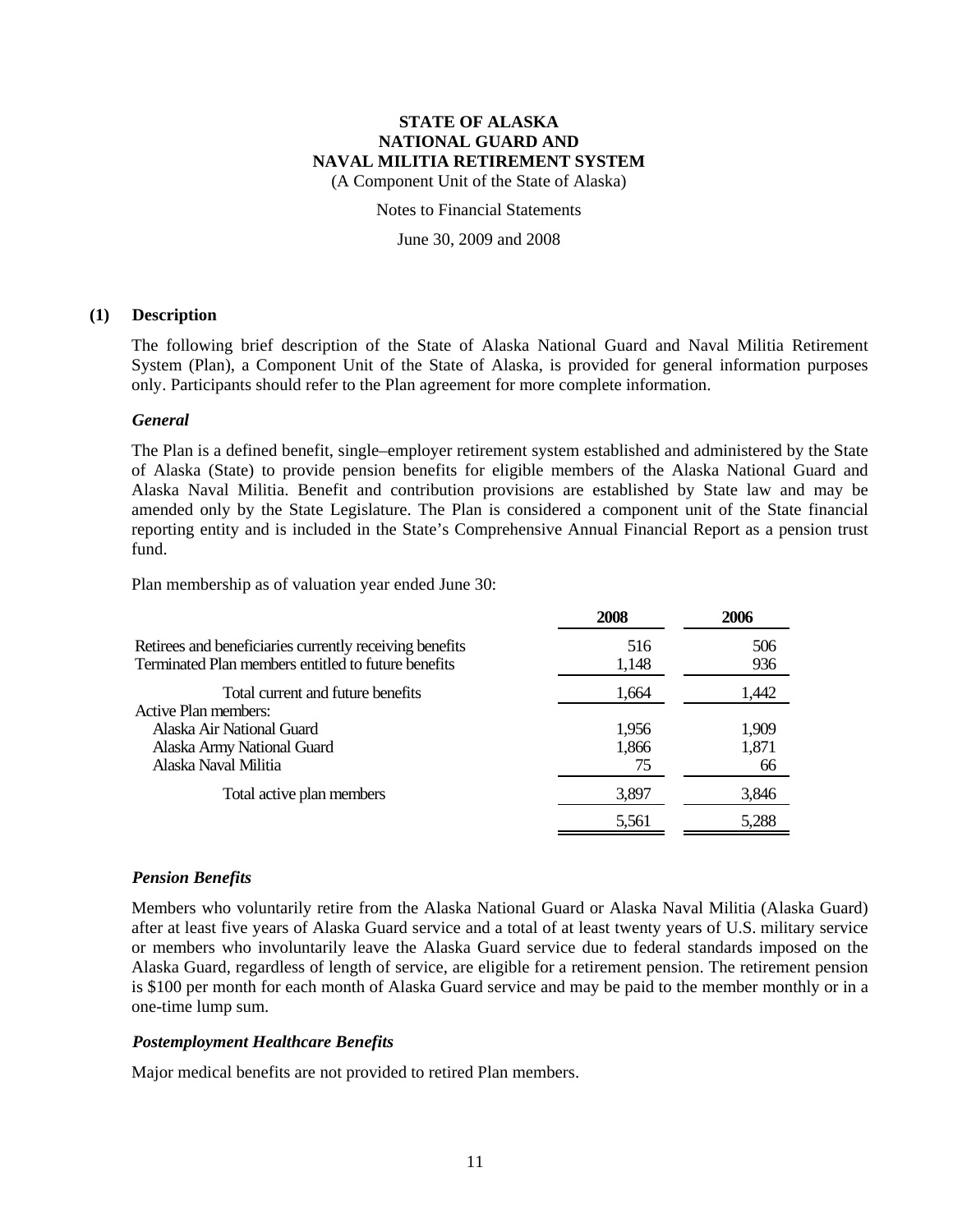(A Component Unit of the State of Alaska)

#### Notes to Financial Statements

June 30, 2009 and 2008

#### **(1) Description (cont.)**

#### *Death Benefits*

Upon the death of an eligible member, as previously described, the member's designated beneficiary is entitled to a lump sum benefit equal to the original pension amount less any payments already paid to the member.

### *Contributions*

The Plan's funding policy provides for annual employer contributions by the State of Alaska, Department of Military and Veterans' Affairs (Department) at actuarially determined contribution amounts that are sufficient to accumulate assets to pay benefits when due. Some officials of the Department may be members of the Plan. Plan members make no contributions to the Plan.

### **(2) Summary of Significant Accounting Policies**

#### *Basis of Accounting*

The Plan's financial statements are prepared using the economic resource focus and the accrual basis of accounting. Contributions are recognized in the period they are due. Benefits are recognized when due and payable.

### *Use of Estimates*

The preparation of financial statements in conformity with generally accepted accounting principles requires management to make estimates and assumptions that affect the reported amounts of assets and liabilities and disclosure of contingent assets and liabilities at the date of the financial statements and the reported amounts of additions and deductions during the reporting period. Actual results could differ from those estimates.

### *GASB Statement No. 25*

The Plan follows the provisions of Government Accounting Standards Board (GASB) Statement No. 25, *Financial Reporting for Defined Benefit Pension Plans and Note Disclosures for Defined Contribution Plans (GASB 25).* GASB 25 establishes a financial reporting framework for defined benefit plans that distinguishes between two separate categories of information: (a) current financial information about plan assets and financial activities and (b) actuarially determined information, from a long-term perspective, about the funded status of the plan and the progress being made in accumulating sufficient assets to pay benefits when due.

#### *Investments*

Investments are reported under the Department of Revenue, Treasury Division (Treasury). Treasury financial statements are prepared using the accrual basis of accounting for investment income. Assets are reported at fair value. Investment purchases and sales are recorded on a trade-date basis. Contributions, benefits paid and all expenses are recorded on a cash basis.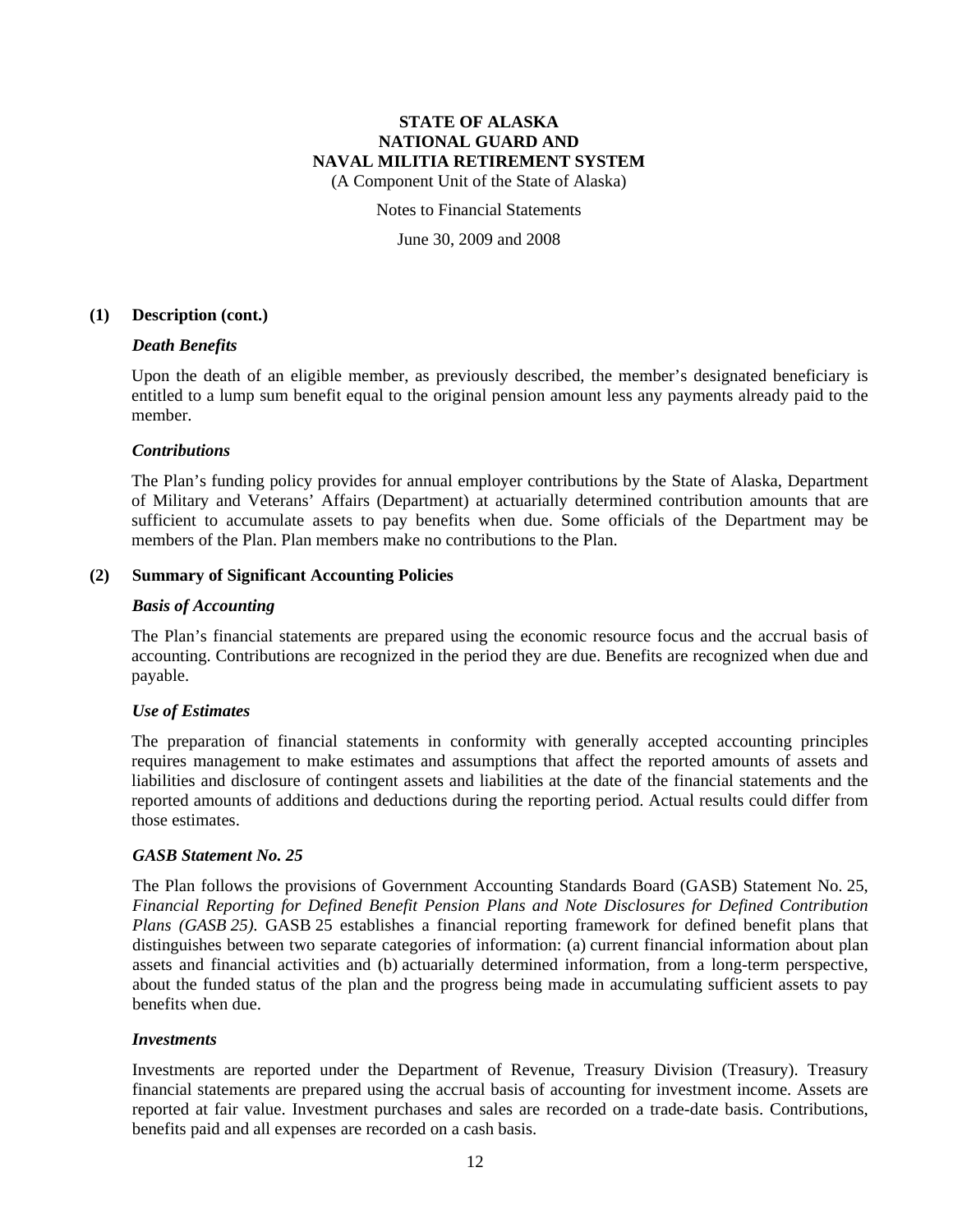(A Component Unit of the State of Alaska)

Notes to Financial Statements

June 30, 2009 and 2008

### **(2) Summary of Significant Accounting Policies (cont.)**

### *Valuation*

Fixed income securities are valued each business day using prices obtained from a pricing service when such prices are available; otherwise, such securities are valued at the most current sale price or based on a valuation provided by investment managers.

Domestic and international equity securities are valued each business day using prices obtained from a pricing service or prices quoted by one or more independent brokers.

Emerging market securities are valued on the last business day of each month by the investment manager.

#### *Income Allocation*

Income in the fixed income and domestic and international equity pools was credited to the net asset value of the pool daily and allocated to pool participants daily on a pro rate basis

#### *Administrative Costs*

Previously, administrative costs were paid from investment earnings. Beginning on the June 30, 2008 actuarial valuation report, administrative cost is equal to the average of the prior two years actual expenses rounded to the nearest \$1,000.

#### *Due to State of Alaska General Fund*

Amounts due to the State of Alaska General Fund represent the net difference between amounts paid by the Plan on behalf of others and amounts paid by others on behalf of the Plan.

#### *Federal Income Tax Status*

The Plan is exempt from federal income taxes under Section 501(a).

#### **(3) Investments**

The Alaska Retirement Management Board (Board) has statutory oversight of the Plan's investments. As the fiduciary, the Board has the statutory authority to invest the assets under the Prudent Investor Rule. Alaska Statute provides that investments shall be made with the judgment and care under circumstances then prevailing that an institutional investor of ordinary professional prudence, discretion and intelligence exercises in managing large investment portfolios.

Treasury provides staff for the Board. Treasury has created a pooled environment by which it manages the investments the Board has fiduciary responsibility for. Actual investing is performed by investment officers in Treasury or by contracted external investment managers. The Board has developed investment guidelines, policies and procedures for Treasury staff and external investment managers to adhere to when managing investments.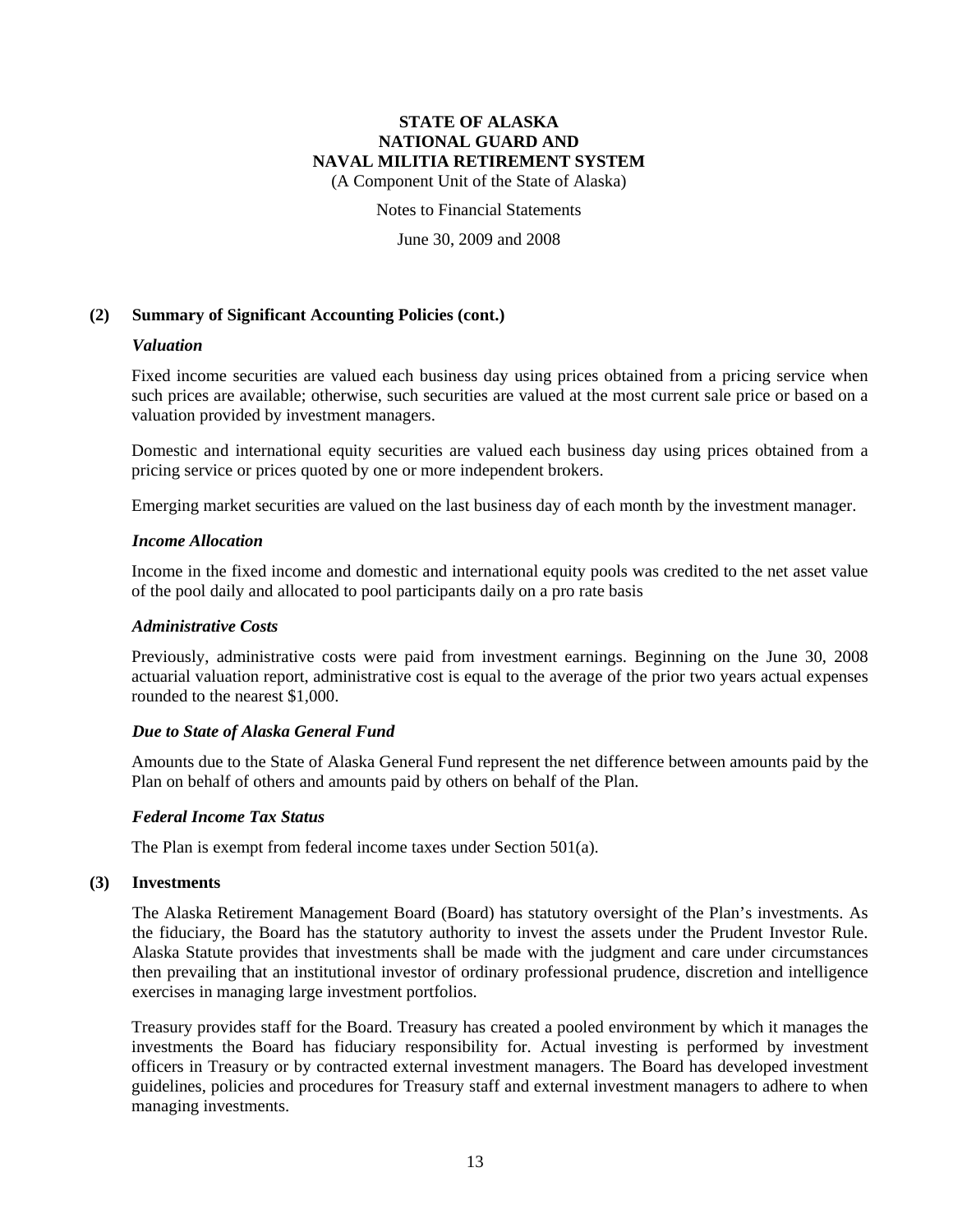(A Component Unit of the State of Alaska)

Notes to Financial Statements

June 30, 2009 and 2008

#### **(3) Investments (cont.)**

#### *Short-term Fixed Income Pool*

The Plan participates in the State's internally managed Short–term Fixed Income Pool, which was established March 15, 1993, with a start up and maintained share price of \$1. Treasury staff determines the allocation between permissible securities. Each participant owns shares in the pool, the number of which fluctuates daily with contributions and withdrawals. Participant shares also change at the beginning of each month when income is paid. At June 30, 2009 and 2008, the Plan had a 0.0006% direct ownership in the Short–term Fixed Income Pool, which included interest receivable of \$51 and \$391, respectively. The Plan had a 0.02% indirect ownership in the Short–term Fixed Income Pool at June 30, 2009 and 2008.

#### *Alaska Retirement Fixed Income Pool*

The Plan participates in the Board's internally managed Alaska Retirement Fixed Income Pool, which was established March 1, 1996, with a start up share price of \$1,000. The share price at June 30, 2009 was \$2,163. Treasury staff determines the allocation between permissible securities. Ownership in the pool is based on the number of shares held by each participant. The net asset value per share is determined by dividing the total fair value of the net assets of the pool by the number of shares of the pool outstanding on the valuation date. Contributions to and withdrawals from the pool are based on the beginning of day net asset value per share on the day of the transaction. At June 30, 2009 and 2008, the Plan had a 0.96% and 0.70% ownership in the Alaska Retirement Fixed Income Pool.

#### *Domestic Equity Pool*

The Domestic Equity Pool is comprised of an External Large Cap Domestic Equity Pool and an External Small Cap Domestic Equity Pool

#### **Large Cap Domestic Equity Pool**

The Plan participates in the Board's externally managed Large Cap Domestic Equity Pool which was established July 1, 2004, with a start up share price of \$1,000. The share price at June 30, 2009, was \$870. Each manager independently determines the allocation between permissible securities. Ownership in the pool is based on the number of shares held by each participant. The net asset value per share is determined by dividing the total fair value of the net assets of the pool by the number of shares of the pool outstanding on the valuation date. Contributions to and withdrawals from the pool are based on the beginning of the day net asset value per share on the day of the transaction. At June 30, 2009 and 2008, the Plan had a 0.24% and 0.16% ownership in the Large Cap Domestic Equity Pool, respectively.

#### **Small Cap Domestic Equity Pool**

The Plan participates in the Board's externally managed Small Cap Domestic Equity Pool, which was established July 1, 2004, with a start up share price of \$1,000. The share price at June 30, 2009, was \$844. Each manager independently determines the allocation between permissible securities. Ownership in the pool is based on the number of shares held by each participant. The net asset value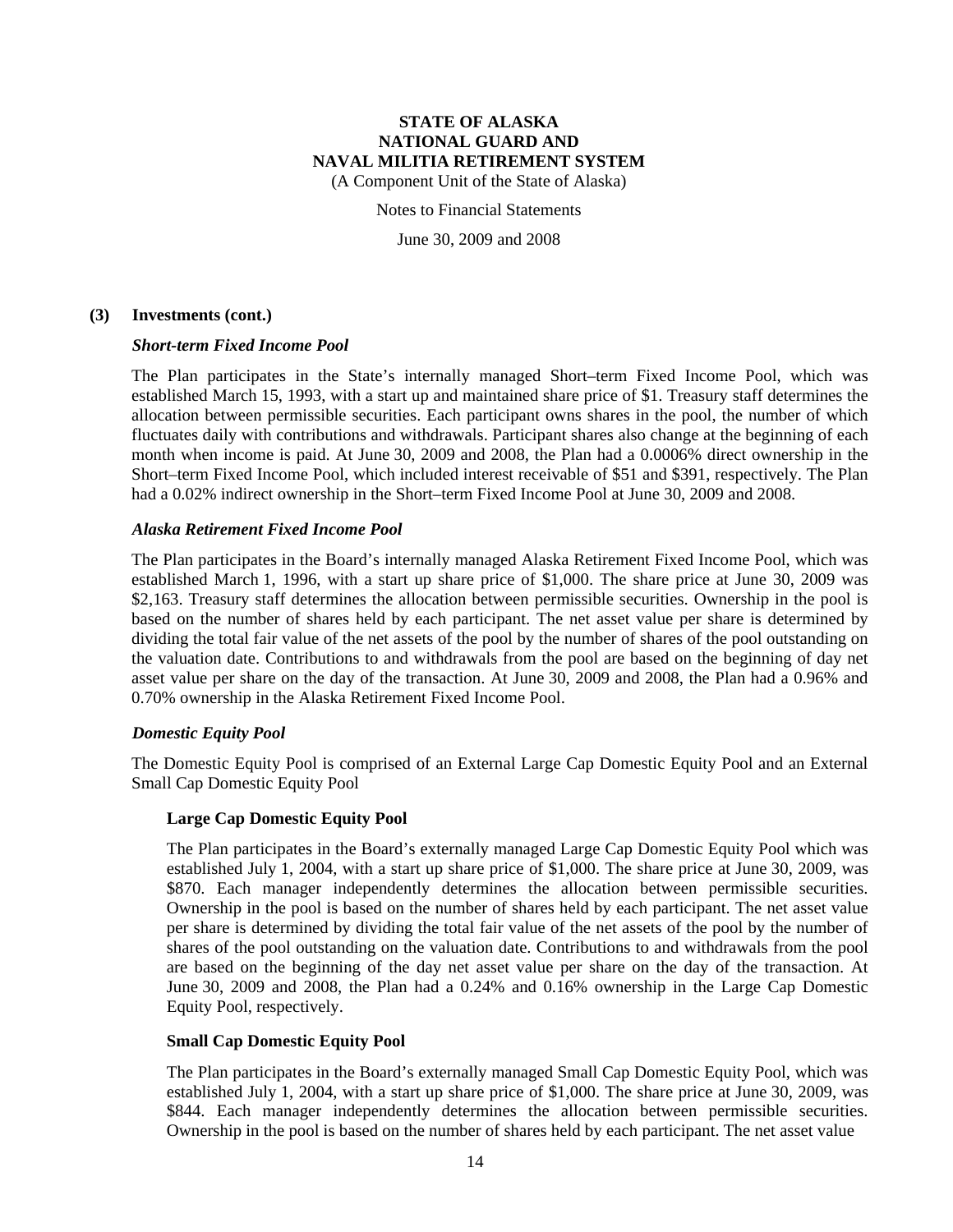(A Component Unit of the State of Alaska)

Notes to Financial Statements

June 30, 2009 and 2008

#### **(3) Investments (cont.)**

per share is determined by dividing the total fair value of the net assets of the pool by the number of shares of the pool outstanding on the valuation date. Contributions to and withdrawals from the pool are based on the beginning of the day net asset value per share on the day of the transaction. At June 30, 2009 and 2008, the Plan had a 0.06% and 0.17% ownership in the Small Cap Domestic Equity Pool, respectively.

#### *International Equity Pool*

The Plan participates in the Board's externally managed International Equity Pool, which was established January 1, 1992, with a start up share price of \$1,000. The share price at June 30, 2009 was \$2,703. Each manager independently determines the allocation between permissible securities. Ownership in the pool is based on the number of shares held by each participant. The net asset value per share is determined by dividing the total fair value of the net assets of the pool by the number of shares of the pool outstanding on the valuation date. Contributions to and withdrawals from the pool are based on the beginning of the day net asset value per share on the day of the transaction. At June 30, 2009 and 2008, the Plan had a 0.16% and 0.12% ownership in the International Equity Pool, respectively.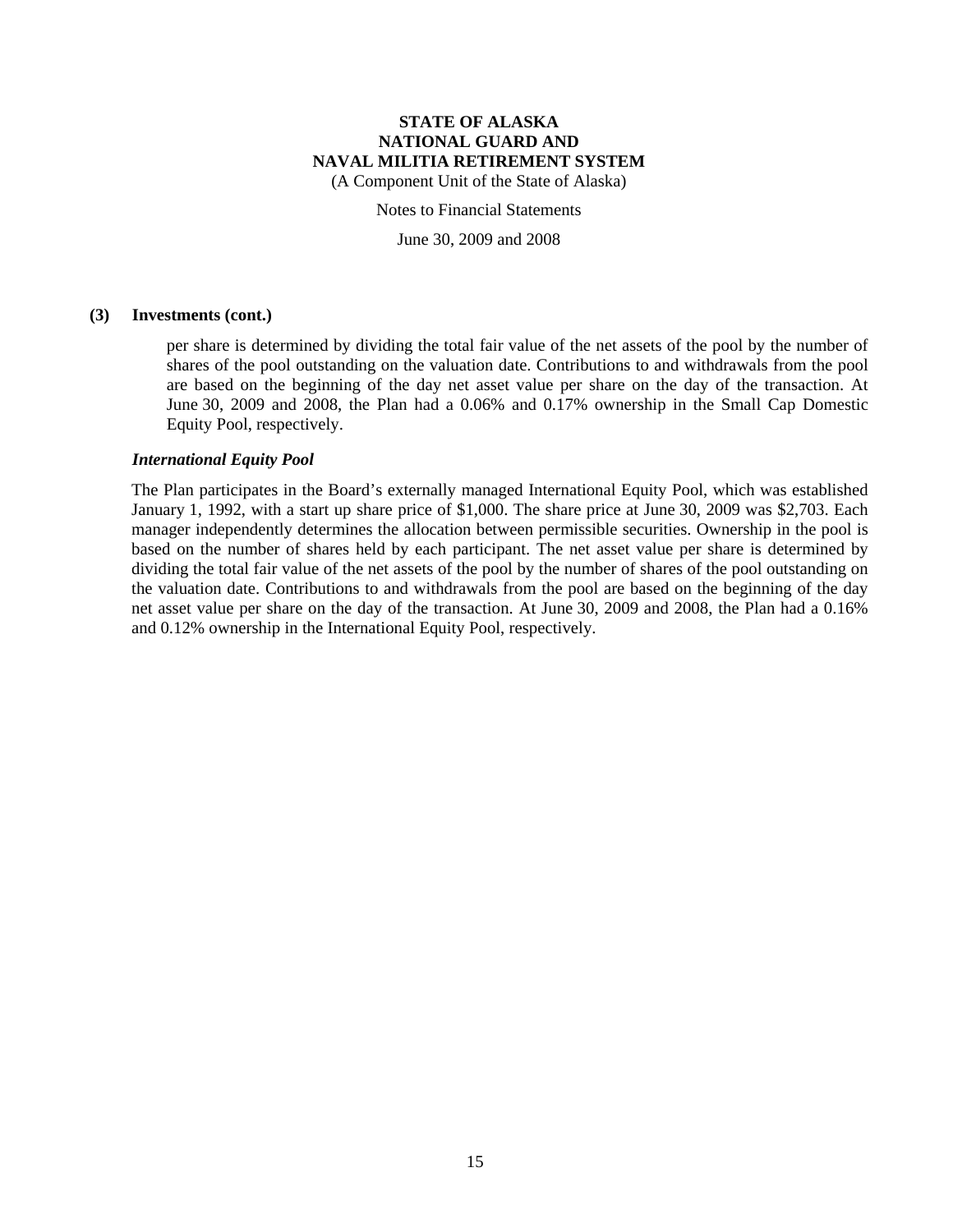(A Component Unit of the State of Alaska)

### Notes to Financial Statements

June 30, 2009 and 2008

## **(3) Investments (cont.)**

At June 30, 2009, the Plan's investments included the following:

|                                   | <b>Fair value</b>         |            |            |              |
|-----------------------------------|---------------------------|------------|------------|--------------|
|                                   | <b>Fixed Income Pools</b> |            |            |              |
|                                   | Short-term                | Retirement | Other      | <b>Total</b> |
| \$<br>Deposits                    | 2,289                     | (752)      | 18,732     | 20,269       |
| Short-term Investment Fund        |                           |            | 40,953     | 40,953       |
| <b>Commercial Paper</b>           | 45,910                    |            |            | 45,910       |
| U.S. Treasury Bills               | 259,024                   |            |            | 259,024      |
| <b>U.S. Treasury Notes</b>        |                           | 2,347,692  |            | 2,347,692    |
| U.S. Treasury Bonds               |                           | 197,761    |            | 197,761      |
| U.S. Government Agency            | 20,087                    | 280,731    |            | 300,818      |
| Mortgage-backed                   | 28,894                    | 7,092,601  |            | 7,121,495    |
| Other asset-backed                | 91,473                    | 99,819     |            | 191,292      |
| Corporate Bonds                   | 247,287                   | 2,782,225  |            | 3,029,512    |
| Yankees:                          |                           |            |            |              |
| Government                        |                           | 162,249    |            | 162,249      |
| Corporate                         | 53,232                    | 629,372    |            | 682,604      |
| Domestic Equity Pool:             |                           |            |            |              |
| <b>Limited Partnership</b>        |                           |            | 507,319    | 507,319      |
| <b>Treasury Bills</b>             |                           |            | 5,955      | 5,955        |
| Equity                            |                           |            | 7,843,008  | 7,843,008    |
| <b>International Equity Pool:</b> |                           |            |            |              |
| <b>Convertible Bonds</b>          |                           |            | 1,957      | 1,957        |
| Equity                            |                           |            | 2,997,729  | 2,997,729    |
| <b>Mutual Funds</b>               |                           |            | 51,614     | 51,614       |
| Net other assets (liabilities)    | (1,697)                   | (304, 114) | 5,772      | (300, 039)   |
| Other Pool Ownership              | (744, 347)                | 666,773    | 77,574     |              |
| Total invested assets \$          | 2,152                     | 13,954,357 | 11,550,613 | 25,507,122   |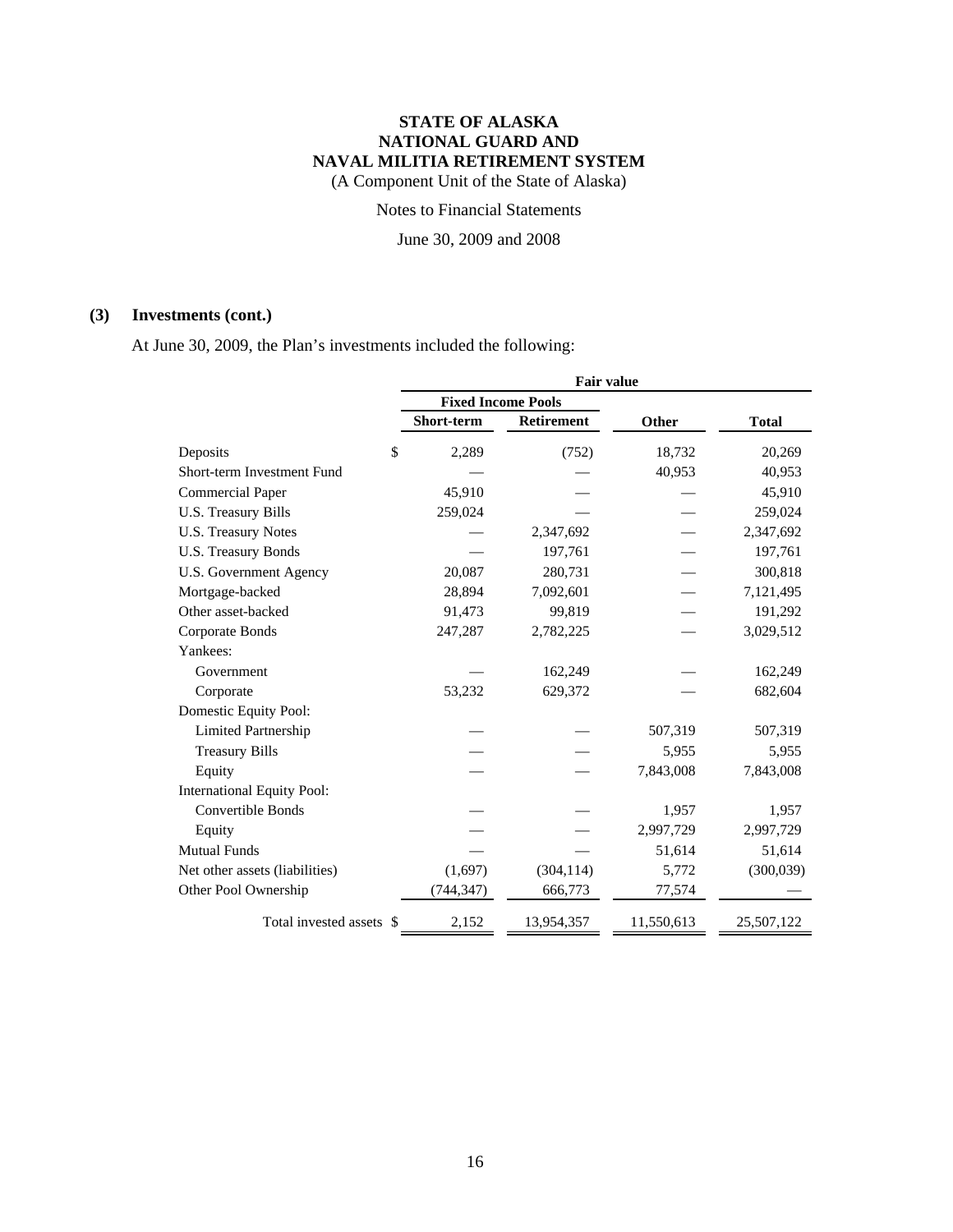(A Component Unit of the State of Alaska)

### Notes to Financial Statements

June 30, 2009 and 2008

### **(3) Investments (cont.)**

At June 30, 2008, the Plan's investments included the following:

|                                   |            |                           | <b>Fair value</b> |            |              |
|-----------------------------------|------------|---------------------------|-------------------|------------|--------------|
|                                   |            | <b>Fixed Income Pools</b> |                   |            |              |
|                                   |            |                           |                   |            |              |
|                                   | Short-term | <b>Retirement</b>         | cash              | Other      | <b>Total</b> |
| \$<br>Deposits                    |            |                           |                   | 8,784      | 8,784        |
| Short-term Investment Fund        |            |                           |                   | 51,339     | 51,339       |
| <b>Commercial Paper</b>           | 59,936     |                           |                   |            | 59,936       |
| <b>U.S. Treasury Notes</b>        |            | 1,653,512                 |                   |            | 1,653,512    |
| <b>U.S. Treasury Bonds</b>        |            | 668,184                   |                   |            | 668,184      |
| U.S. Government Agency            | 387,912    | 299,468                   |                   |            | 687,380      |
| <b>Municipal Bonds</b>            |            | 6,097                     |                   |            | 6,097        |
| Mortgage-backed                   | 31,166     | 8,862,032                 | 104,362           |            | 8,997,560    |
| Other asset-backed                | 180,705    | 891,981                   | 128,811           |            | 1,201,497    |
| Corporate Bonds                   | 171,044    | 3,328,330                 | 51,766            |            | 3,551,140    |
| Yankees:                          |            |                           |                   |            |              |
| Government                        |            | 77,845                    |                   |            | 77,845       |
| Corporate                         | 51,284     | 429,687                   | 29,230            |            | 510,201      |
| Domestic Equity Pool:             |            |                           |                   |            |              |
| <b>Limited Partnership</b>        |            |                           |                   | 351,565    | 351,565      |
| <b>Convertible Bonds</b>          |            |                           |                   | 1,109      | 1,109        |
| <b>Treasury Bills</b>             |            |                           |                   | 2,676      | 2,676        |
| Equity                            |            |                           |                   | 7,415,045  | 7,415,045    |
| <b>International Equity Pool:</b> |            |                           |                   |            |              |
| Convertible Bonds                 |            |                           |                   | 1,341      | 1,341        |
| Equity                            |            |                           |                   | 2,575,404  | 2,575,404    |
| Net other assets (liabilities)    | (88)       | (520, 491)                | (26, 169)         | (12, 285)  | (559, 033)   |
| Other Pool Ownership              | (857,061)  | 1,013,933                 | (288,000)         | 131,128    |              |
| Total invested assets \$          | 24,898     | 16,710,578                |                   | 10,526,106 | 27,261,582   |

### **(4) Deposit and Investment Risk**

### *Interest Rate Risk*

Interest rate risk is the risk that changes in interest rates will adversely affect the fair value of an investment.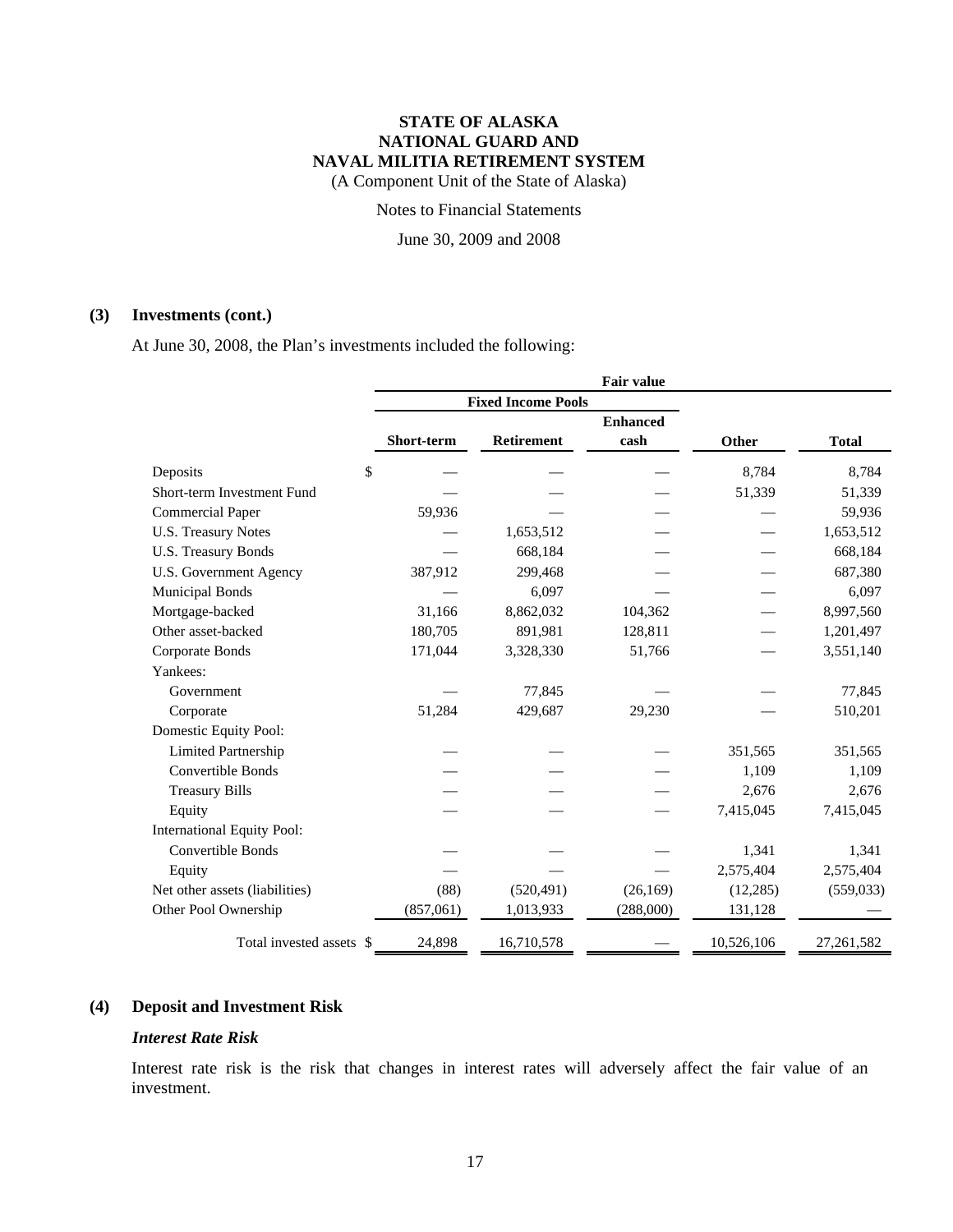(A Component Unit of the State of Alaska)

Notes to Financial Statements

June 30, 2009 and 2008

#### **(4) Deposit and Investment Risk (cont.)**

Duration is a measure of interest rate risk. It measures a security's sensitivity to a 100-basis point change in interest rates. The duration of a pool is the average fair value weighted duration of each security in the pool taking into account all related cash flows. Treasury uses industry-standard analytical software developed by The Yield Book Inc. to calculate effective duration. The software takes into account various possible future interest rates, historical and estimated prepayment rates, options and other variable cash flows for purposes of the effective duration calculation.

### **Short-term Fixed Income Pool**

As a means of limiting its exposure to fair value losses arising from increasing interest rates, Treasury's investment policy limits individual fixed rate securities to fourteen months to maturity or fourteen months expected average life. Floating rate securities are limited to three years to maturity or three years expected average life. Treasury utilizes the actual maturity date for commercial paper and twelve–month prepay speeds for other securities. At June 30, 2009, the expected average life of fixed income securities ranged from eight days to less than three months.

#### **Other Fixed Income Pools**

Through the Board's investment policy, Treasury manages the exposure to fair value losses arising from increasing interest rates by limiting the effective duration of the Retirement Fixed Income portfolio to  $\pm$ 20% of the Lehman Brothers Aggregate Bond Index. The effective duration for the Lehman Brothers Aggregate Bond Index at June 30, 2009, was 4.68 years.

Through the Board's investment policy, Treasury manages the exposure to fair value losses arising from increasing interest rates by limiting the effective duration of the Enhanced Cash Income portfolio to one year.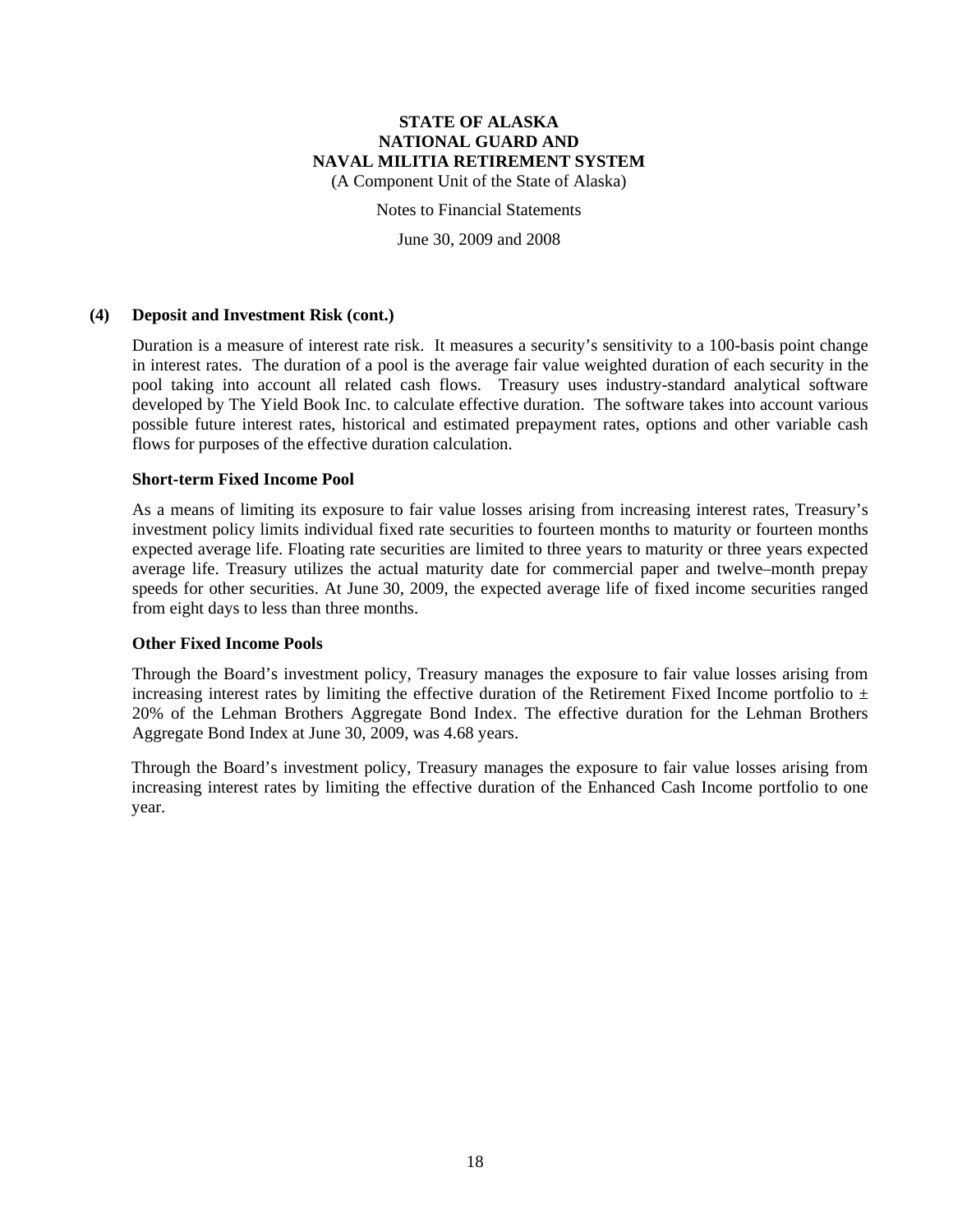(A Component Unit of the State of Alaska)

Notes to Financial Statements

June 30, 2009 and 2008

#### **(4) Deposit and Investment Risk (cont.)**

At June 30, 2009, the effective duration of the defined benefit fixed income pool, by investment type, was as follows:

|                                       | <b>Effective Duration</b><br>(in years) |
|---------------------------------------|-----------------------------------------|
|                                       | <b>Retirement</b>                       |
|                                       | <b>Fixed Income</b>                     |
|                                       | Pool                                    |
| Corporate bonds                       | 4.96                                    |
| Mortgage-backed                       | 3.50                                    |
| Other Asset-backed                    | 1.72                                    |
| U.S. Treasury bonds                   | 14.18                                   |
| U.S. Treasury notes                   | 4.95                                    |
| U.S. government and agency securities | 5.48                                    |
| Yankees:                              |                                         |
| Corporate                             | 4.48                                    |
| Government                            | 10.52                                   |
| <b>Portfolio effective duration</b>   | 4.16                                    |

#### *Credit Risk*

Credit risk is the risk that an issuer or other counter party to an investment will not fulfill its obligations.

Treasury's investment policy has the following limitations with regard to credit risk:

Short-term Fixed Income Pool investments are limited to instruments with a long-term credit rating of at least A3 or equivalent and instruments with a short-term credit rating of at least P1 or equivalent. Assetbacked and non-agency mortgage securities must be rated A3 or equivalent. The A3 rating is defined as the median rating of the following three rating agencies: Standard & Poor's Corporation, Moody's and Fitch. Asset-backed and non-agency mortgage securities may be purchased if only rated by one of these agencies if they are rated AAA.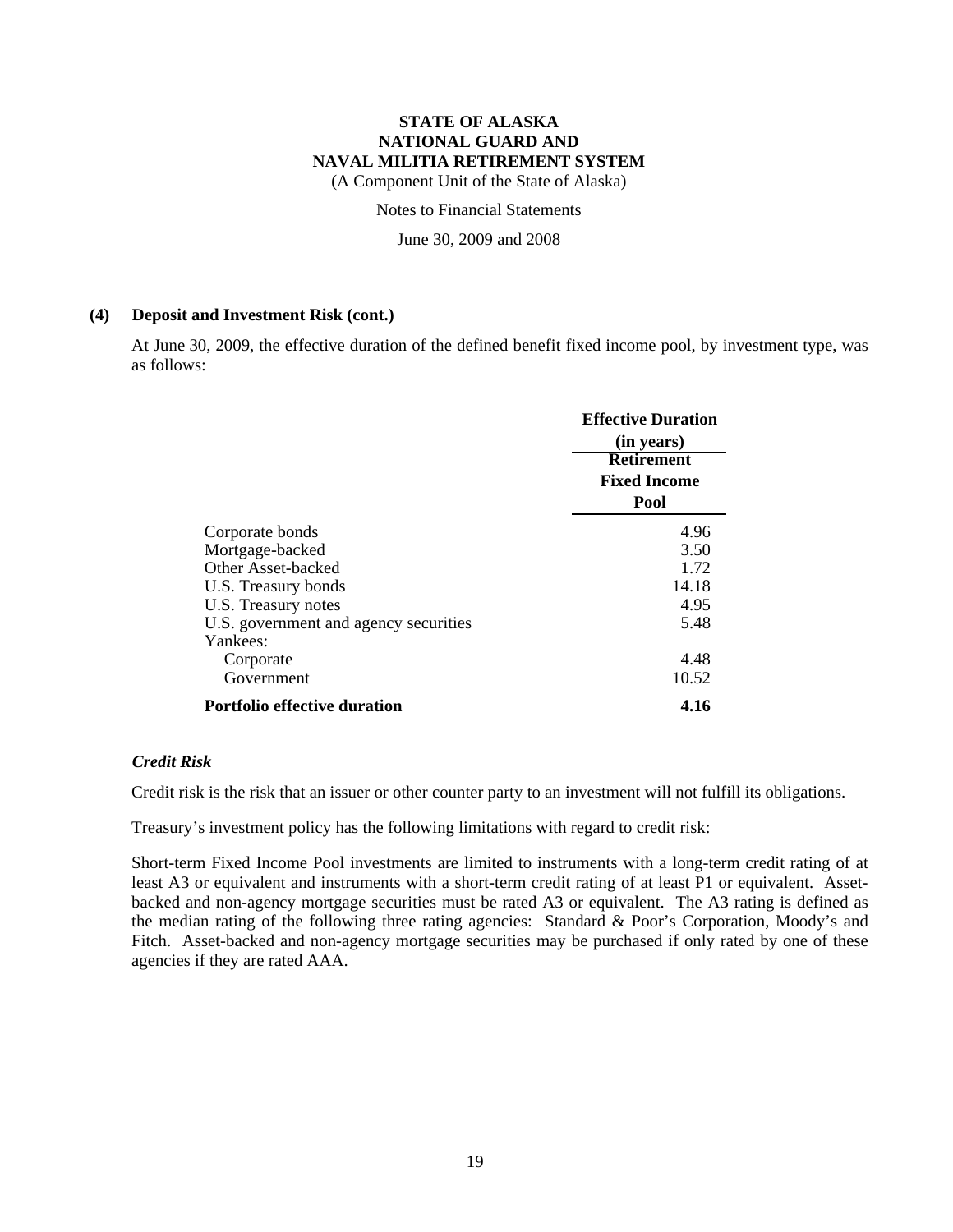(A Component Unit of the State of Alaska)

Notes to Financial Statements

June 30, 2009 and 2008

## **(4) Deposit and Investment Risk (cont.)**

The Board's investment policy has the following limitations with regard to credit risk:

Retirement fixed income:

Commercial paper must carry a rating of at least P-1 by Moody's and A-1 by Standard & Poor's. Corporate debt securities must be investment grade.

Corporate, asset-backed and non-agency mortgage securities must be investment grade. Investment grade is defined as the median rating of Standard & Poor's Corporation, Moody's and Fitch. Asset-backed and non-agency mortgage securities may be purchased if only rated by one of these agencies if they are rated AAA. Corporate bonds may be purchased if rated by two of these agencies.

No more than 40% of the portfolio's assets may be invested in investment grade corporate debt. No more than 15% of the portfolio's assets may be invested in BBB+ to BBB- rated debt by Standard & Poor's Corporation or the equivalent by Moody's or Fitch.

Domestic and international equity:

Corporate debt obligations must carry a rating of at least A or better by Moody's, Standard & Poor's or Fitch rating services.

Commercial paper must bear the highest rating assigned by Moody's, Standard & Poor's, or Fitch rating services.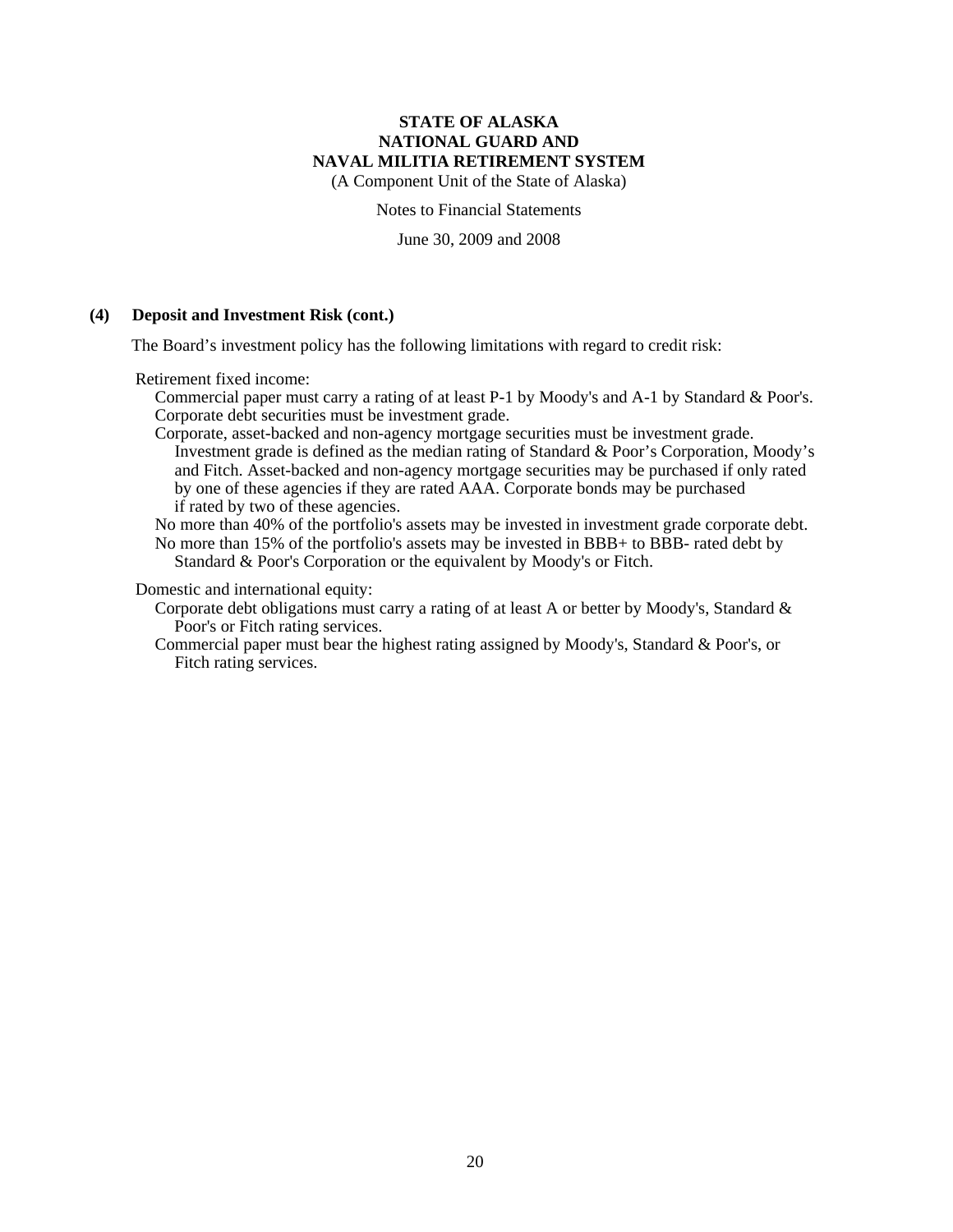(A Component Unit of the State of Alaska)

### Notes to Financial Statements

June 30, 2009 and 2008

### **(4) Deposit and Investment Risk (cont.)**

At June 30, 2009, the Plan's investments consisted of securities with credit quality ratings issued by nationally recognized statistical rating organizations as follows (using Standard & Poor's Corporation rating scale):

|                         |            | <b>Fixed Income Pools</b> |                          |  |  |
|-------------------------|------------|---------------------------|--------------------------|--|--|
|                         | Rating     | Short-term                | <b>Retirement</b>        |  |  |
| Commercial paper        | $A-1$      | 1.10 %                    | $\frac{0}{0}$            |  |  |
| Commercial paper        | Not Rated  | 5.05                      |                          |  |  |
| U.S. Treasury notes     | AAA        | $\overline{\phantom{0}}$  | 16.82                    |  |  |
| U.S. Treasury bills     | AAA        | 34.70                     |                          |  |  |
| U.S. Treasury bonds     | AAA        |                           | 1.42                     |  |  |
| U. S. government agency | AAA        | 2.69                      | 1.84                     |  |  |
| U. S. government agency | Not Rated  |                           | 0.17                     |  |  |
| Mort gage-backed        | AAA        | 3.46                      | 44.60                    |  |  |
| Mortgage-backed         | A          | 0.11                      | $\overline{\phantom{0}}$ |  |  |
| Mortgage-backed         | <b>BBB</b> | 0.18                      | $\overline{\phantom{a}}$ |  |  |
| Mort gage-backed        | Not Rated  | 0.30                      | 6.22                     |  |  |
| Other Asset-backed      | AAA        | 10.87                     | 0.47                     |  |  |
| Other Asset-backed      | AA         | 0.85                      | 0.13                     |  |  |
| Other Asset-backed      | A          | 0.35                      | 0.03                     |  |  |
| Other Asset-backed      | <b>BBB</b> | $\overline{\phantom{0}}$  | 0.08                     |  |  |
| Corporate bonds         | AAA        | 19.33                     | 1.18                     |  |  |
| Corporate bonds         | AA         | 6.16                      | 2.48                     |  |  |
| Corporate bonds         | A          | 7.64                      | 9.15                     |  |  |
| Corporate bonds         | <b>BBB</b> | $\overline{a}$            | 6.25                     |  |  |
| Corporate bonds         | <b>BB</b>  |                           | 0.02                     |  |  |
| Corporate bonds         | Not Rated  |                           | 0.86                     |  |  |
| Yankees:                |            |                           |                          |  |  |
| Government              | AAA        |                           | 0.46                     |  |  |
| Government              | <b>BBB</b> |                           | 0.24                     |  |  |
| Government              | Not Rated  |                           | 0.46                     |  |  |
| Corporate               | AAA        | 1.61                      | 0.76                     |  |  |
| Corporate               | AA         | 4.29                      | 0.43                     |  |  |
| Corporate               | A          | 1.24                      | 2.13                     |  |  |
| Corporate               | <b>BBB</b> | $\frac{1}{2}$             | 1.09                     |  |  |
| Corporate               | Not Rated  | $\frac{1}{2}$             | 0.10                     |  |  |
| No Credit Exposure      |            | 0.07                      | 2.61                     |  |  |
|                         |            | 100.00 %                  | 100.00 %                 |  |  |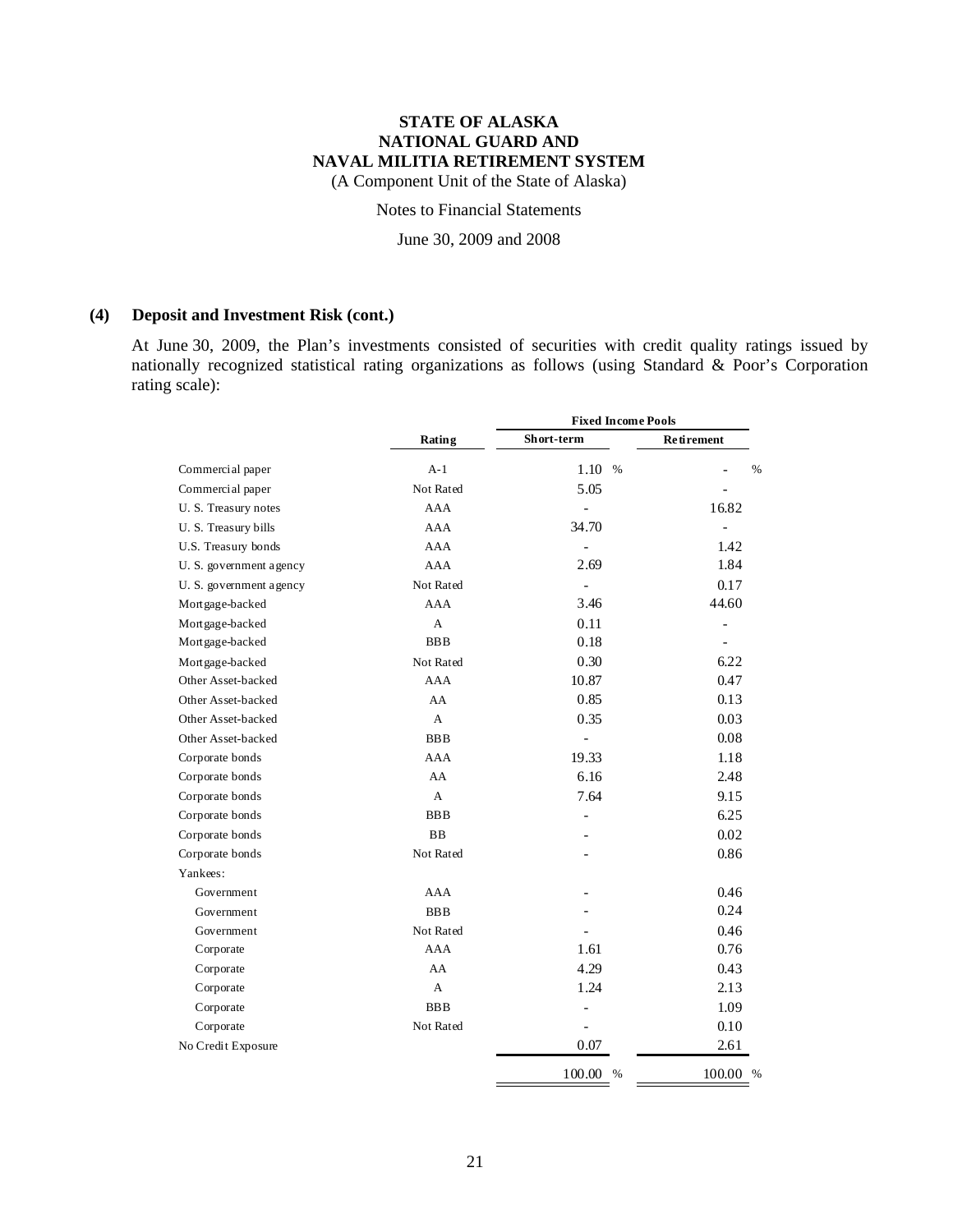(A Component Unit of the State of Alaska)

Notes to Financial Statements

June 30, 2009 and 2008

### **(4) Deposit and Investment Risk (cont.)**

### *Custodial Credit Risk – Deposits*

Custodial credit risk is the risk that deposits may not be returned in the event of a bank failure. The Board does not have a policy in relation to custodial credit risk for deposits. At June 30, 2009, the Plan's investment had the following uncollateralized and uninsured deposits:

|                                  | Amount |
|----------------------------------|--------|
| <b>International Equity Pool</b> | 12,993 |

### *Foreign Currency Risk*

Foreign currency risk is the risk that changes in exchange rates will adversely impact the fair value of an investment.

The Board's policy with regard to foreign currency risk in the International Equity Pool is to permit the Plan to hold up to fifteen percent of total investments in international equity.

At June 30, 2009, the Plan's investment in the International Equity Pool had exposure to foreign currency risk with the following deposits:

| <b>Currency</b>       | Amount       |
|-----------------------|--------------|
| Australian Dollar     | \$<br>100    |
| Canadian Dollar       | 60           |
| Danish Krone          | 1,541        |
| Euro Currency         | 6,621        |
| Hong Kong Dollar      | 175          |
| Japanese Yen          | 3,652        |
| New Taiwan Dollar     | 69           |
| New Zealand Dollar    | 38           |
| Norwegian Krone       | 114          |
| <b>Pound Sterling</b> | 596          |
| Singapore Dollar      |              |
| Swedish Krona         | 18           |
| Swiss Franc           |              |
| Yuan Renminbi         |              |
|                       | \$<br>12,993 |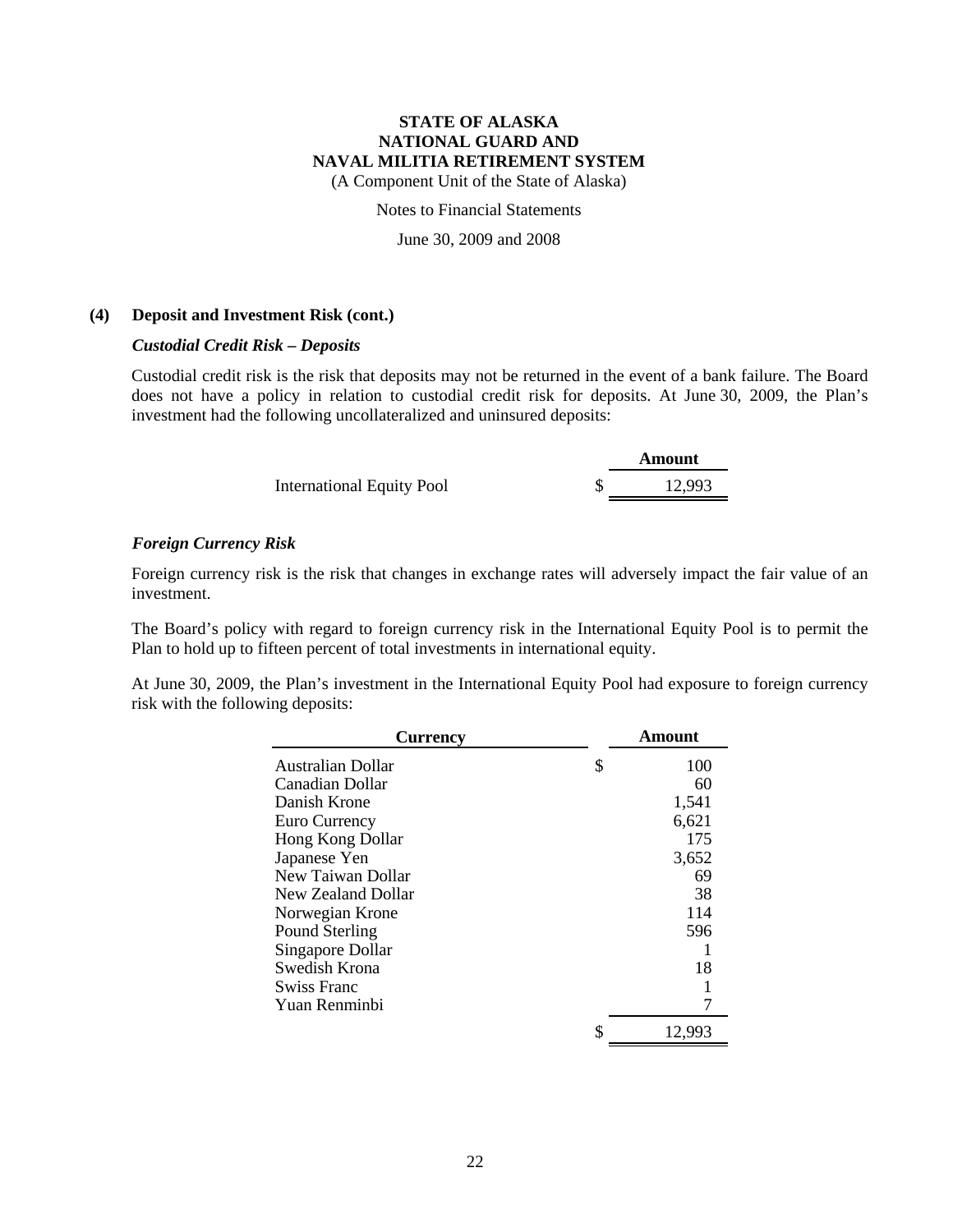(A Component Unit of the State of Alaska)

Notes to Financial Statements

June 30, 2009 and 2008

#### **(4) Deposit and Investment Risk (cont.)**

At June 30, 2009, the Plan's investment in the International Equity Pool had exposure to foreign currency risk with the following investments:

| <b>Currency</b>    | Amount          |
|--------------------|-----------------|
| Australian Dollar  | \$<br>47,692    |
| Brazilian Real     | 19,057          |
| Canadian Dollar    | 50,756          |
| Danish Krone       | 22,400          |
| Euro Currency      | 1,009,059       |
| Hong Kong Dollar   | 108,018         |
| Indonesian Rupah   | 1,671           |
| Japanese Yen       | 719,727         |
| Mexican Peso       | 1,671           |
| New Taiwan Dollar  | 17,837          |
| New Zealand Dollar | 3,504           |
| Norwegian Krone    | 7,341           |
| Pound Sterling     | 518,458         |
| Singapore Dollar   | 21,639          |
| South African Rand | 6,259           |
| South Korean Won   | 9,963           |
| Swedish Krona      | 40,465          |
| Swiss Franc        | 219,615         |
|                    | \$<br>2,825,132 |

#### *Concentration of Credit Risk*

Treasury's policy with regard to concentration of credit risk for the Short-term Fixed Income Pool is to prohibit the purchase of more than five percent of the portfolio's assets in corporate bonds of any one company or affiliated group. This provision does not apply to securities backed by the full faith and credit of the United States Government.

The Board's policy with regard to concentration of credit risk for the Retirement Fixed Income Pool is to prohibit the purchase of more than five percent of the portfolio's assets in corporate bonds of any one company or affiliated group.

At June 30, 2009, the Plan's invested assets included \$4.0 million in Federal National Mortgage Association securities, which represented 16% of the Plan's total invested assets. Federal National Mortgage Association securities are not classified as corporate bonds.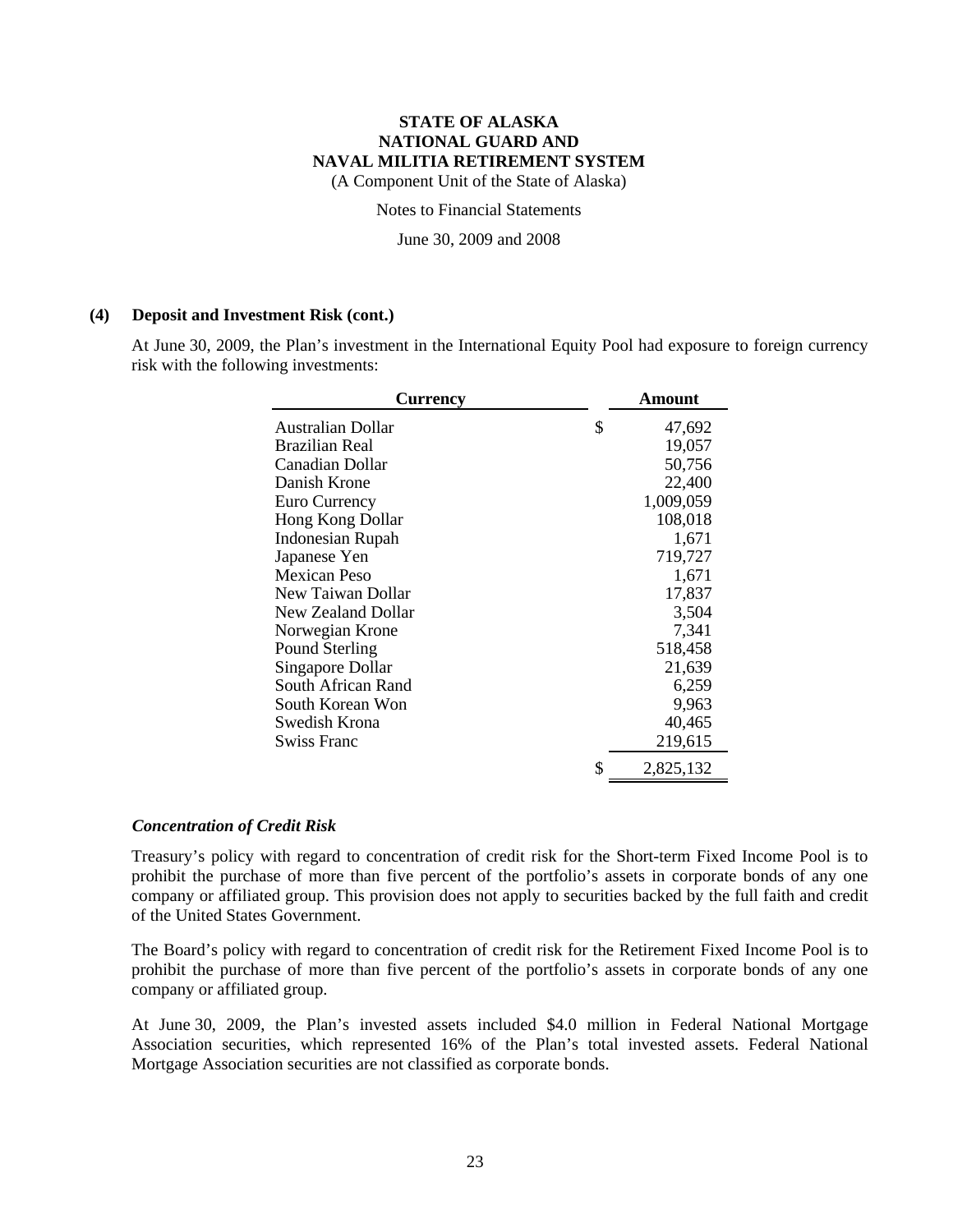(A Component Unit of the State of Alaska)

Notes to Financial Statements

June 30, 2009 and 2008

### **(5) Foreign Exchange Contracts and Off–Balance Sheet Risk**

The Plan's International Equity Pool's investment income includes the following at June 30:

|                                                        | 2009     | 2008    |  |
|--------------------------------------------------------|----------|---------|--|
| Net realized (loss) gain on foreign currency           | (55.056) | 106,010 |  |
| Net unrealized gain on foreign currency                | 62       |         |  |
| Net realized gain (loss) on foreign exchange contracts | 867      | (117)   |  |

The International Equity Pool includes foreign currency forward contracts to buy and sell specified amounts of foreign currencies at specified rates on specified future dates for the purpose of hedging existing security positions. At June 30, 2009, the International Equity Pool had one foreign currency forward which matured in twenty-two days. The Plan had net unrealized losses with respect to this contract, calculated using forward rates at June 30, as follows:

|                                      |  | <b>2008</b>      |                  |
|--------------------------------------|--|------------------|------------------|
| Contract purchase<br>Less fair value |  | 45.562<br>45.211 | 33,907<br>33,721 |
| Net unrealized loss on contract      |  | (351             | 186              |

The counterparties to the foreign currency forward contract consists of a diversified group of financial institutions. Credit risk exposure exists to the extent of nonperformance by these counterparties; however, the risk of default is considered to be remote. The market risk is limited to the difference between contractual rates and forward rates at the balance sheet date.

#### **(6) Commitments**

The Board entered into an agreement through an external investment manager to provide capital funding for a domestic equity limited partnership. At June 30, 2009, the Plan's share of the unfunded commitment totaled \$111,611. This commitment can be withdrawn annually in December with ninety days notice.

#### **(7) Securities Lending**

Alaska Statute 37.10.071 authorized the Commissioner to lend assets, under an agreement and for a fee, against deposited collateral. In February 2008, the Commissioner suspended the securities lending agreement with the Bank which lent equity and domestic fixed income securities. Prior to suspension, the Bank, acting as the Commissioner's agent under the agreement, transferred securities to broker agents or other entities for collateral in the form of cash or securities and simultaneously agreed to return the collateral for the same securities in the future. At June 30, 2009 and 2008, there were no outstanding securities on loan.

At June 30, 2009 and 2008, there were no loans allocable to the Plan. While the securities lending agreement was active, there was no limit to the amount that could be loaned and the Commissioner was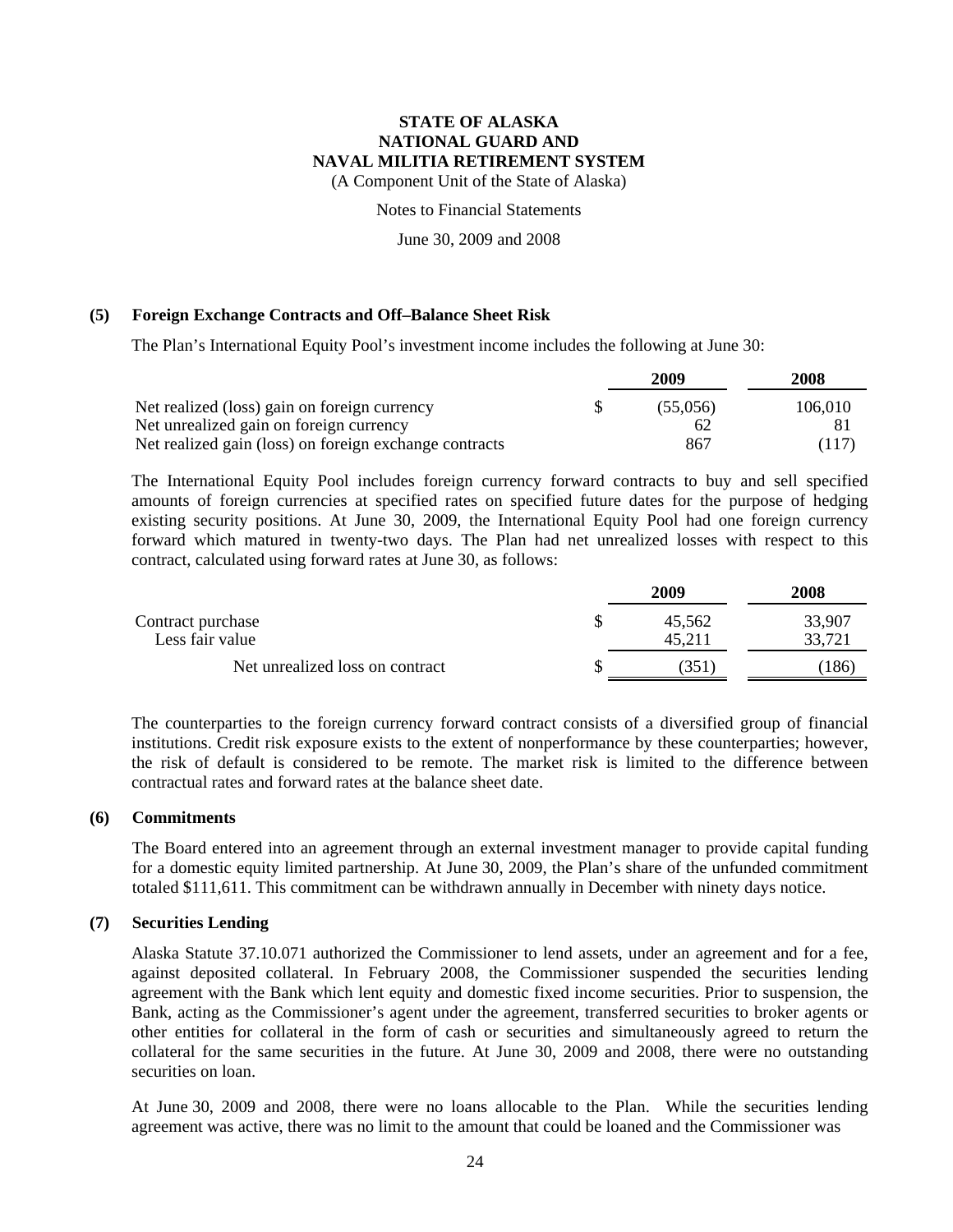(A Component Unit of the State of Alaska)

Notes to Financial Statements

June 30, 2009 and 2008

### **(7) Securities Lending (cont.)**

able to sell securities on loan. International equity security loans were collateralized at not less than 105% of their fair value. All other security loans were collateralized at not less than 102% of their fair value. Loaned securities and collateral were marked to market daily and collateral was received or delivered the following day to maintain collateral levels.

Cash collateral was invested in a registered  $2(a)$ –7 money market fund. Maturities of investments in the money market fund generally did not match the maturities of the loaned securities because the lending agreements were terminable at will. Collateral securities could have been pledged or sold upon borrower default. Since the Commissioner did not have the ability to pledge or sell the securities collateral unless the borrower defaulted, they were not recorded on the financial statements. Securities under loan, cash collateral and cash collateral payable were recorded on the financial statements at fair value. The Bank, the Plan and the borrower received a fee from earnings on invested collateral. The Bank and the Plan shared a fee paid by the borrower for loans not collateralized with cash.

There was limited credit risk associated with the lending transactions since the Commissioner was indemnified by the Bank against any loss resulting from counterparty failure or default on the loaned security or is related income distributions. The Bank further indemnified the Board against loss due to borrower rebates in excess of earning on cash collateral. Indemnifications were subject to limitation related to war, civil unrest or revolution, or beyond the reasonable control of the Bank.

For the years ended June 30, 2009 and 2008, there were no losses incurred as a result of securities lending transactions and there were no violations of legal or contractual provisions or failures by any borrowers to return loaned securities.

#### **(8) Funded Status and Funding Progress**

The funded status of the Plan is as follows:

| <b>Actuarial valuation date</b> | Actuarial<br>value of<br>assets | Actuarial<br>Accrued<br>Liability<br>$(AAL)$ –<br><b>Entry Age</b> | Unfunded<br><b>Actuarial</b><br>Accrued<br>Liability<br>(UAAL) | <b>Funded ratio</b> | Covered<br>payroll | <b>UAAL</b> as a<br>percentage of<br>covered<br>payroll |
|---------------------------------|---------------------------------|--------------------------------------------------------------------|----------------------------------------------------------------|---------------------|--------------------|---------------------------------------------------------|
| June 30, 2008                   | 28,370,756                      | 28,904,645                                                         | 533.889                                                        | 98.2%               | N/A                | N/A                                                     |

Actuarial valuations of an ongoing plan involve estimates of the value of reported amounts and assumptions about the probability of occurrence of events far into the future. Examples include assumptions about future employment, mortality, and healthcare cost trend. Actuarially determined amounts are subject to continual revisions as actual results are compared with past expectations and new estimates are made about the future. The schedule of funding progress, presented as required supplementary information following the notes to the financial statements, present multi-year trend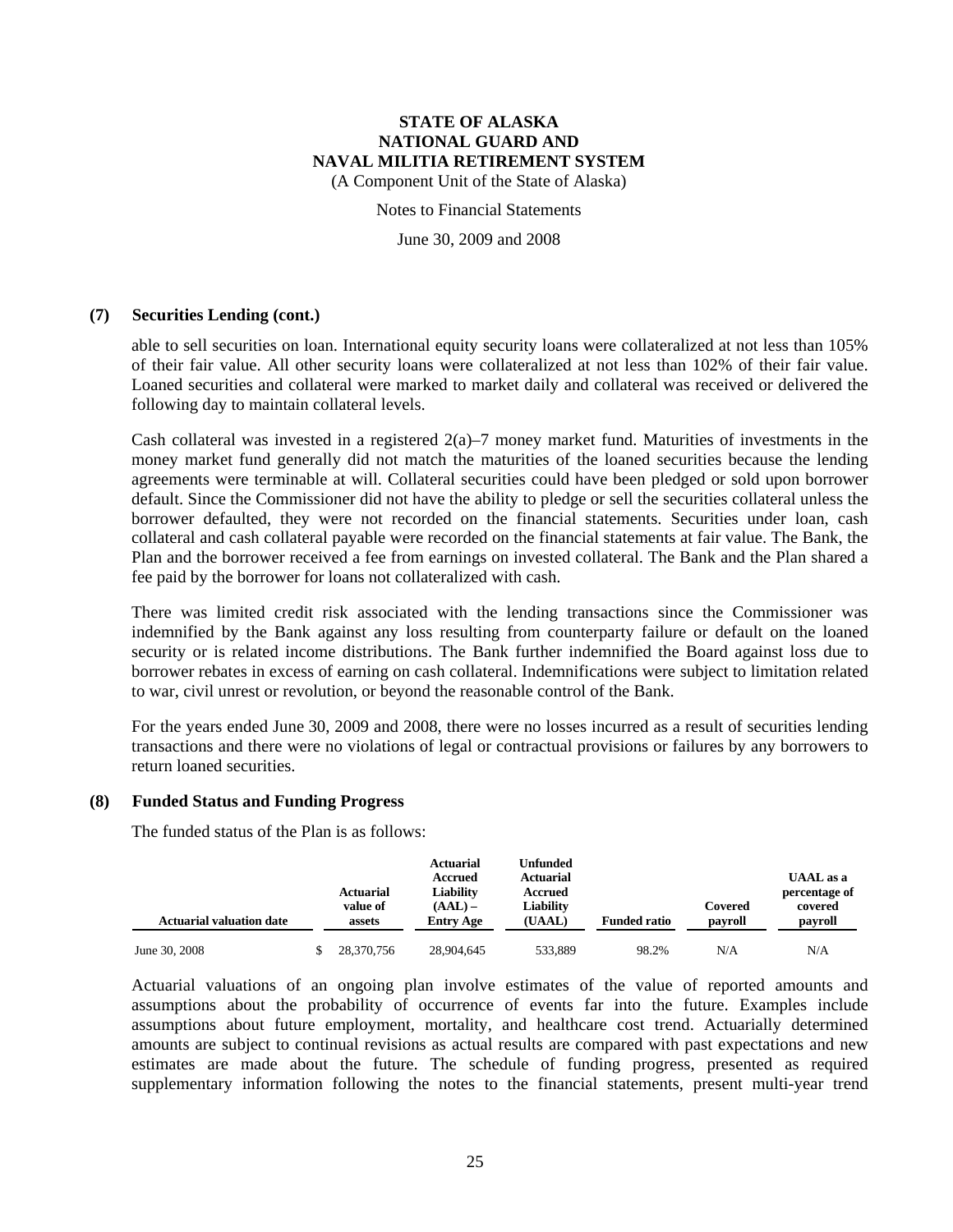(A Component Unit of the State of Alaska)

Notes to Financial Statements

June 30, 2009 and 2008

#### **(8) Funded Status and Funding Progress (cont.)**

information about whether the actuarial values of plan assets are increasing or decreasing over time relative to the actuarial accrued liabilities for benefits.

The accompanying schedule of employer contributions (unaudited) presents trend information about the amounts contributed to the plan by employers in comparison to the actuarially required contribution (ARC), an amount that is actuarially determined in accordance with the parameters of GASB 43. The ARC represents a level of funding that, if paid on an on-going basis, is projected to cover normal cost for each year and amortize any unfunded actuarial liabilities (or funding excess) over a period not to exceed thirty years.

Projections of benefits for financial reporting purposes are based on the substantive plan (the plan as understood by the employer and plan members) and include the types of benefits provided at the time of each valuation and the historical pattern of sharing benefit costs between the employer and plan members to that point. The actuarial method and assumptions used include techniques that are designed to reduce the effects of short-term volatility in actuarial accrued liabilities and the actuarial value of assets, consistent with the long-term perspective of the calculations. Additional information as of the latest actuarial valuation follows:

Valuation date June 30, 2008 Actuarial cost method<br>
Amortization method<br>
Level dollar, open Amortization method Asset valuation method 5 year smoothed market

Actuarial assumptions: Investment rate of return 7.25 % per annum

Remaining amortization period 20 years less average military service of active members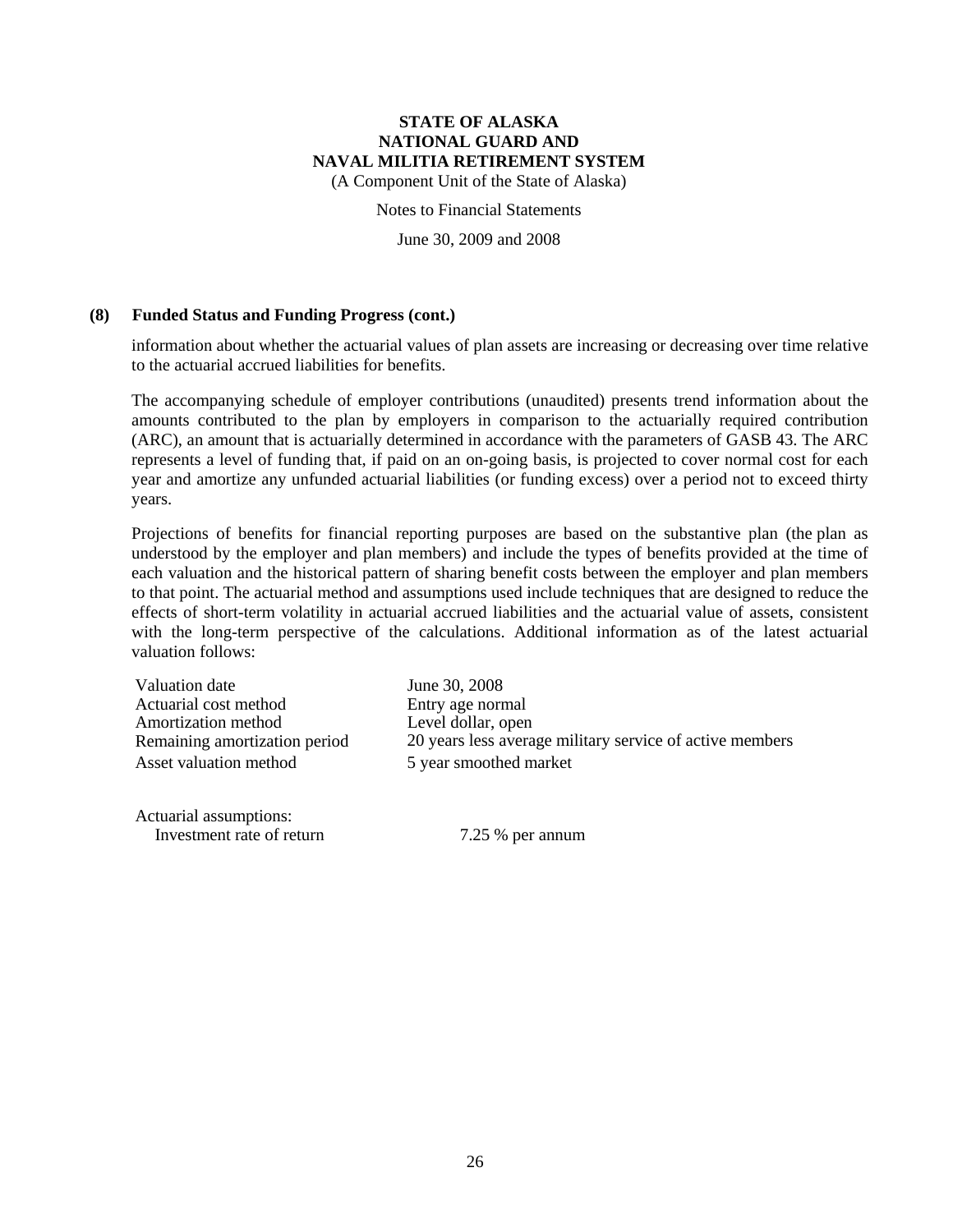(A Component Unit of the State of Alaska)

Required Supplementary Information

Schedule of Funding Progress

June 30, 2009

| Actuarial<br>valuation<br>date as of<br>June 30 | <b>Actuarial</b><br>value of<br>plan assets | Actuarial<br>accrued<br><b>liabilities</b><br>(AAL) | Unfunded<br>actuarial<br>accrued<br><b>liabilities</b><br>(UAAL) | <b>Funded</b><br>ratio | Covered<br>payroll | <b>UAAL</b> as a<br>percentage<br>of covered<br>payroll |
|-------------------------------------------------|---------------------------------------------|-----------------------------------------------------|------------------------------------------------------------------|------------------------|--------------------|---------------------------------------------------------|
| 2004                                            | 13.391.055                                  | 19.749.305                                          | 6,358,250                                                        | 67.8<br>$\frac{0}{0}$  | N/A                | N/A                                                     |
| 2006                                            | 15,587,569                                  | 25,457,589                                          | 9.870.020                                                        | 61.2                   | N/A                | N/A                                                     |
| 2008                                            | 28,370,756                                  | 28,904,645                                          | 533,889                                                          | 98.2                   | N/A                | N/A                                                     |

See accompanying notes to required supplementary information and independent auditors' report.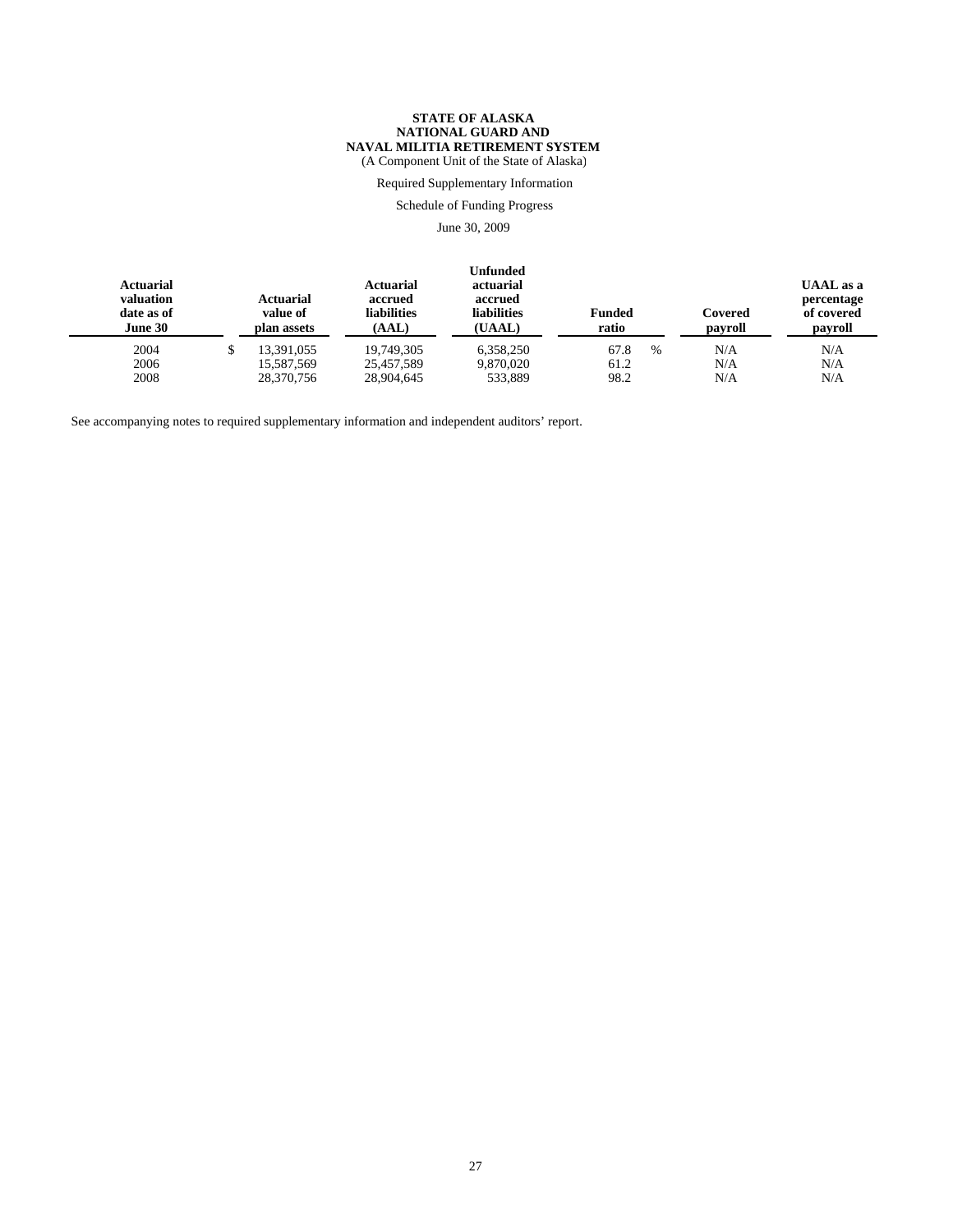#### **STATE OF ALASKA NATIONAL GUARD AND NAVAL MILITIA RETIREMENT SYSTEM** (A Component Unit of the State of Alaska)

Required Supplementary Information

# Schedule of Employer Contributions

June 30, 2009

| <b>Year ended</b><br>June 30 | <b>Actuarial</b><br>valuation<br>date as of<br><b>June 30</b> <sup>(1)</sup> | Annual<br>required<br>contribution | Annual<br>actual<br>contribution | Percentage<br>contributed |      | Supplemental<br>contribution |
|------------------------------|------------------------------------------------------------------------------|------------------------------------|----------------------------------|---------------------------|------|------------------------------|
| 2004                         | 2000                                                                         | \$<br>1,322,502                    | 1,322,500                        | 100.0<br>$\%$             | - \$ |                              |
| 2005                         | 2002                                                                         | 2,025,257                          | 1,996,800                        | 98.6                      |      |                              |
| 2006                         | 2002                                                                         | 2,025,257                          | 2,053,800                        | 101.4                     |      |                              |
| 2007                         | 2004                                                                         | 1,737,406                          | 1,737,406                        | 100.0                     |      |                              |
| 2008                         | 2004                                                                         | 1,737,406                          | 1,737,406                        | 100.0                     |      | 10,000,000                   |
| 2009                         | 2006                                                                         | 2,473,282                          | 2,473,300                        | 100.0                     |      |                              |

 $(1)$  Actuarial valuation related to annual required contribution for fiscal year.

See accompanying notes to required supplementary information and independent auditors' report.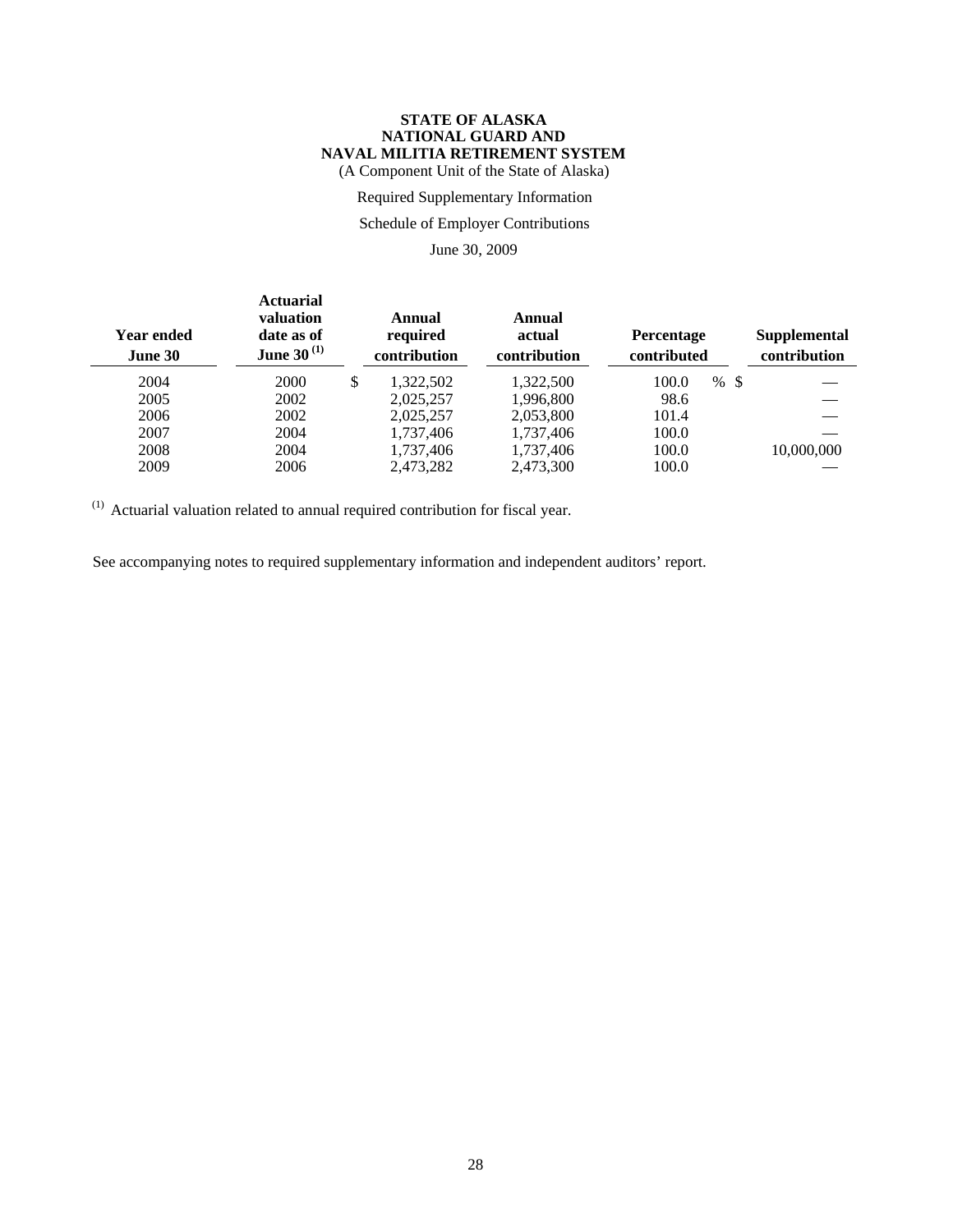(A Component Unit of the State of Alaska)

Notes to Required Supplementary Information

June 30, 2009

#### **(1) Description of Schedule of Funding Progress**

Each time a new benefit is added which applies to service already rendered, an "unfunded actuarial accrued liability" is created. Laws governing the Plan require that these additional liabilities be financed systematically over a period of future years. Also, if actual financial experiences are less favorable than assumed financial experiences, the difference is added to the unfunded actuarial accrued liability.

#### **(2) Actuarial Assumptions and Methods**

The actuarial valuation was prepared by Buck Consultants. The significant actuarial assumptions used in the valuation as of June 30, 2008, are as follows:

- a. Actuarial cost method Entry Age Normal Actuarial Cost, any funding surpluses or unfunded actuarial accrued liability amortized over twenty years reduced by the average total military service of active members.
- b. Interest 7.25% per year, compounded annually, net of investment expenses.
- c. Administrative expenses the expense load is equal to the average of the prior 2 years actual administrative expenses rounding to the nearest \$1,000.
- d. Mortality basis 1994 Group Annuity Mortality Basic Table for males and females, 1994 base year without margin.
- e. Turnover assumed at 25% in the first year and at 8% in the second; both rates are independent of age. Turnover after the second year is assumed to follow the T–3 Table published in the Pension Actuary's Handbook.
- f. Disability rate assumed to follow disability rates under the Group Long Term Disability policies, as given in the 1978 Society of Actuaries Study.
- g. Retirement age active members are assumed to retire after 20 years of total military service, except if they complete 20 years of total military service before age 55, it is assumed that they will work one–half of the remaining years to age 55. Vested terminated members are assumed to retire at current age or age 50, whichever is later.
- h. Asset valuation effective June 30, 2006, the asset valuation method recognizes 20% of the investment gain or loss in each of the current and preceding four years. This method is initialized as of June 30, 2006 at market value and will be phased in over the next five years. Valuation assets are constrained to a range of 80% to 120% of the market value of assets.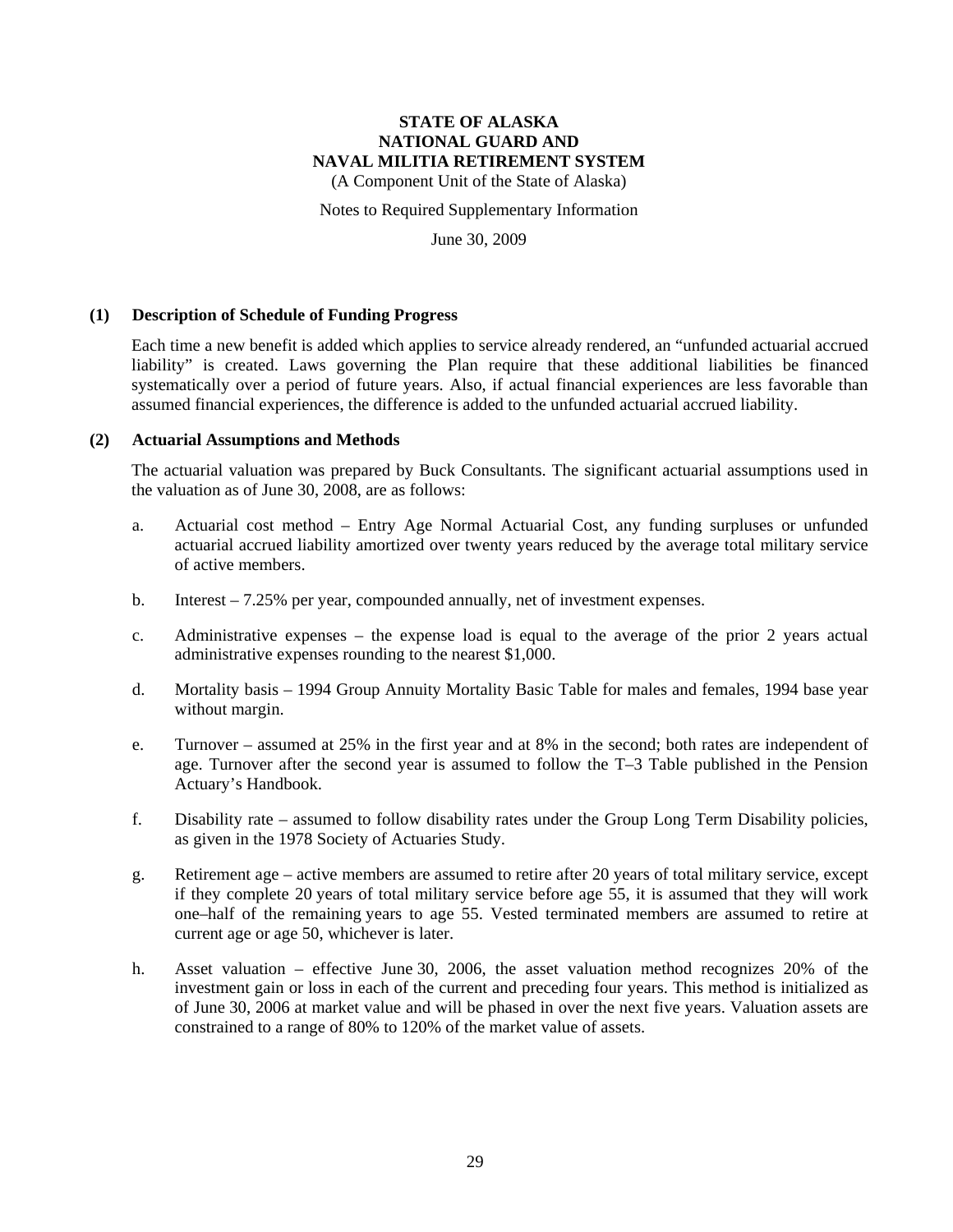(A Component Unit of the State of Alaska)

Notes to Required Supplementary Information

June 30, 2009

### **(2) Actuarial Assumptions and Methods (Cont.)**

The assumptions and methods, when applied in combination, fairly represent past and anticipated future experience of the Plan. The foregoing actuarial assumptions are based on the presumption that the Plan will continue. Were the Plan to terminate, different actuarial assumptions and other factors might be applicable in determining the actuarial present value of accumulated benefits.

Effective June 30, 2006, there was a change in the actuarial cost methods. The cost method was changed from Projected Unit Credit to Entry Age Normal. The changes in assumptions were adopted by the Board during the October 2006 Board meeting.

#### **Changes in Assumptions from the Last Actuarial Valuation – June 30, 2006 to June 30, 2008**

(a) An administrative expense load was added to the calculation of the annual contribution equal to the average of the prior two years of actual expenses, rounded to the nearest \$1,000.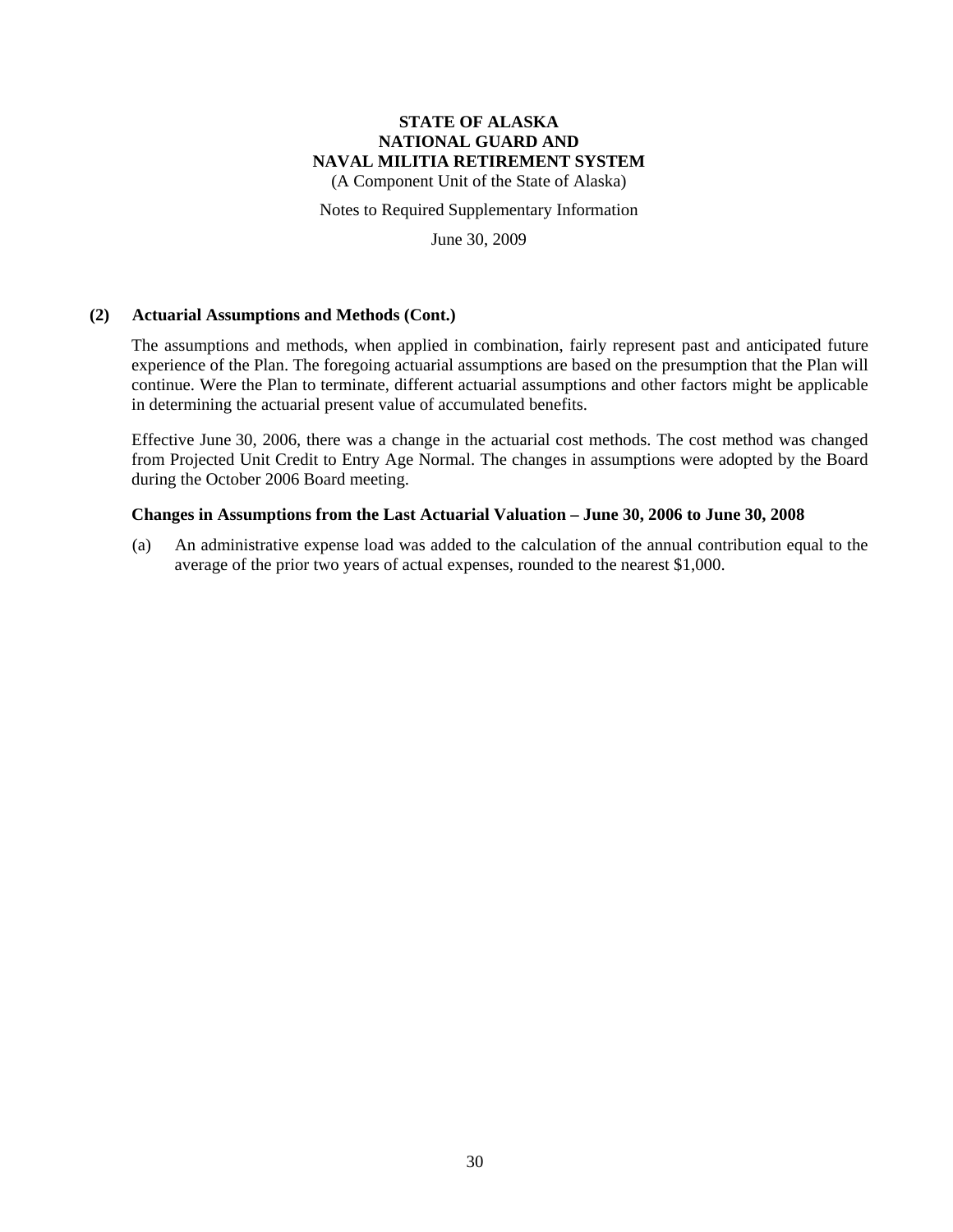#### **STATE OF ALASKA NATIONAL GUARD AND NAVAL MILITIA RETIREMENT SYSTEM** (A Component Unit of the State of Alaska)

#### Schedule of Administrative and Investment Deductions

#### Year ended June 30, 2009 with Summarized Financial Information for 2008

|                             |                |                   | <b>Totals</b> |         |  |
|-----------------------------|----------------|-------------------|---------------|---------|--|
|                             | Administrative | <b>Investment</b> | 2009          | 2008    |  |
| Personal services:          |                |                   |               |         |  |
| Wages                       | \$<br>51,525   | 2,014             | 53,539        | 55,365  |  |
| <b>Benefits</b>             | 27,565         | 885               | 28,450        | 29,722  |  |
| Total personal services     | 79,090         | 2,899             | 81,989        | 85,087  |  |
| Contractual services:       |                |                   |               |         |  |
| Accounting and auditing     | 6,696          | 1,212             | 7,908         | 7,355   |  |
| Management and consulting   | 9,874          | 18,969            | 28,843        | 27,700  |  |
| Other professional services | 1,269          |                   | 1,269         | 1,489   |  |
| Communications              | 347            | 33                | 380           | 485     |  |
| Other services              | 48,556         | 1,538             | 50,094        | 19,730  |  |
| Advertising and printing    |                |                   |               | 23      |  |
| Transportation              | 66             | 10                | 76            | 125     |  |
| Securities lending          |                |                   |               | 55,393  |  |
| Total contractual services  | 66,808         | 21,762            | 88,570        | 112,300 |  |
| Other:                      |                |                   |               |         |  |
| Travel                      | 116            | 174               | 290           | 88      |  |
| Supplies                    | 2,300          | 107               | 2,407         | 2,083   |  |
| Equipment                   | 2,632          |                   | 2,632         | 4,766   |  |
| Total other                 | 5,048          | 281               | 5,329         | 6,937   |  |
| Total administrative and    |                |                   |               |         |  |
| investment deductions       | \$<br>150,946  | 24,942            | 175,888       | 204,324 |  |

See accompanying independent auditors' report.